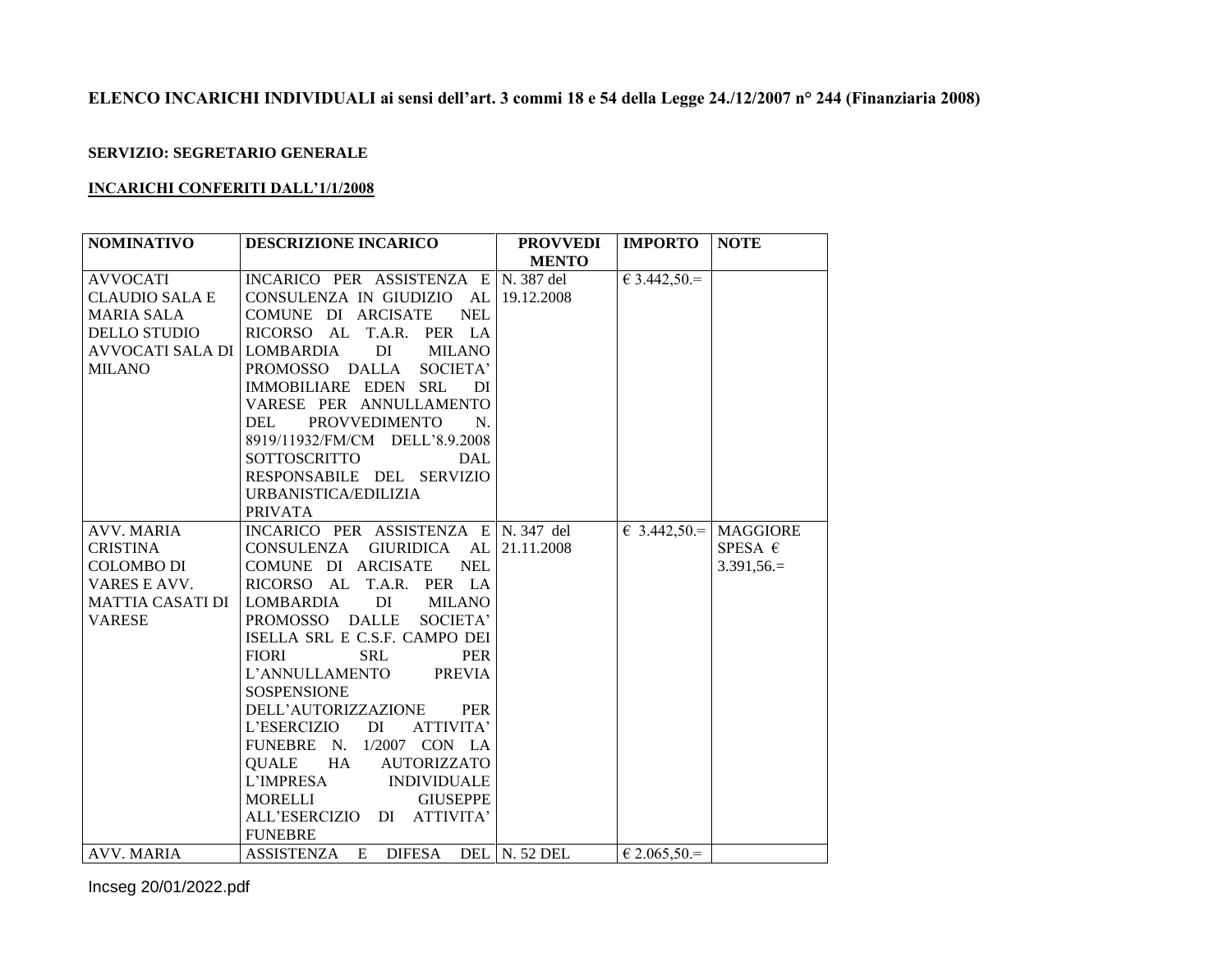| <b>CRISTINA</b>         | <b>COMUNE</b><br>RELATIVAMENTE 19/02/2008    |           |                     |  |
|-------------------------|----------------------------------------------|-----------|---------------------|--|
| COLOMBO E AVV.          | ALLA COSTITUZIONE DI PARTE                   |           |                     |  |
| <b>MARCO MAINETTI</b>   | CIVILE NEL PROCEDIMENTO N.                   |           |                     |  |
| <b>DI VARESE</b>        | 2517/06 RG N.R. E N. 3893 RG                 |           |                     |  |
|                         | DEL<br><b>TRIBUNALE</b><br>DI<br>G.I.P.      |           |                     |  |
|                         | VARESE<br>A<br>CARICO DELLA                  |           |                     |  |
|                         | SIG.RA ACERENZA ANNA LUCIA.                  |           |                     |  |
| <b>AVVOCATI LUCA</b>    | CONFERIMENTO INCARICO PER N. 55 DEL          |           | € 3.442,50          |  |
| <b>MARSICO E DUILIO</b> | INSTAURAZIONE GIUDIZIO A                     | 10.3.2009 |                     |  |
|                         |                                              |           |                     |  |
| <b>MANCINI DELLO</b>    | TUTELA DEL<br><b>COMUNE</b><br>DI            |           |                     |  |
| <b>STUDIO LEGALE</b>    | ARCISATE<br><b>NELLA</b><br><b>VICENDA</b>   |           |                     |  |
| ASSOCIATO               | "PHOT-RED" - FINANZIAMENTO                   |           |                     |  |
| FONTANA-                | DELLA SPESA.                                 |           |                     |  |
| <b>MARSICO DI</b>       |                                              |           |                     |  |
| <b>VARESE</b>           |                                              |           |                     |  |
| <b>AVV. MARIA SALA</b>  | CONFERIMENTO INCARICO PER N. 387 DEL         |           | € 3.442,50 =        |  |
| E AVV. CLAUDIO          | ASSISTENZA E CONSULENZA IN 19.12.2008        |           |                     |  |
| <b>SALA DI MILANO</b>   | GIUDIZIO<br>AL COMUNE DI                     |           |                     |  |
|                         | ARCISATE<br>NEL RICORSO AL                   |           |                     |  |
|                         | T.A.R. PER LA LOMBARDIA DI                   |           |                     |  |
|                         | MILANO PROMOSSO<br>DALLA                     |           |                     |  |
|                         | SOCIETA' IMMOBILIARE EDEN                    |           |                     |  |
|                         | SRL<br>DI<br>VARESE<br><b>PER</b>            |           |                     |  |
|                         |                                              |           |                     |  |
|                         | <b>ANNULLAMENTO</b><br><b>DEL</b>            |           |                     |  |
|                         | <b>PROVVEDIMENTO</b><br>N.                   |           |                     |  |
|                         | 8919/11932/FM/CM DELL'8.9.2008               |           |                     |  |
|                         | SOTTOSCRITTO<br>DAL                          |           |                     |  |
|                         | RESPONSABILE DEL SERVIZIO                    |           |                     |  |
|                         | URBANISTICA/EDILIZIA                         |           |                     |  |
|                         | <b>PRIVATA</b>                               |           |                     |  |
| <b>AVV. MARCO</b>       | COSTITUZIONE DI PARTE CIVILE   N. 167 DELL'8 |           | $\epsilon$ 2.065,50 |  |
| <b>MAINETTI DI</b>      | NEL PROCEDIMENTO N. 2517/06 GIUGNO 2009      |           |                     |  |
| <b>VARESE</b>           | RG N.R. E N. 3893 RG G.I.P. DEL              |           |                     |  |
|                         | TRIBUNALE DI VARESE<br>A                     |           |                     |  |
|                         | <b>DELLA</b><br>CARICO<br>SIG.RA             |           |                     |  |
|                         | ACERENZA ANNA LUCIA                          |           |                     |  |
|                         | <b>ACCERTAMENTO</b><br><b>INTROITO</b>       |           |                     |  |
|                         | SPESE DI GIUDIZIO<br>E DI                    |           |                     |  |
|                         | RISARCIMENTO DANNI, DI CUI                   |           |                     |  |
|                         | ALLA SENTENZA ESECUTIVA                      |           |                     |  |
|                         | DEL G.U.P. DEL TRIBUNALE DI                  |           |                     |  |
|                         | EMESSA IN DATA 8<br><b>VARESE</b>            |           |                     |  |
|                         | OTTOBRE 2008. LIQUIDAZIONE                   |           |                     |  |
|                         |                                              |           |                     |  |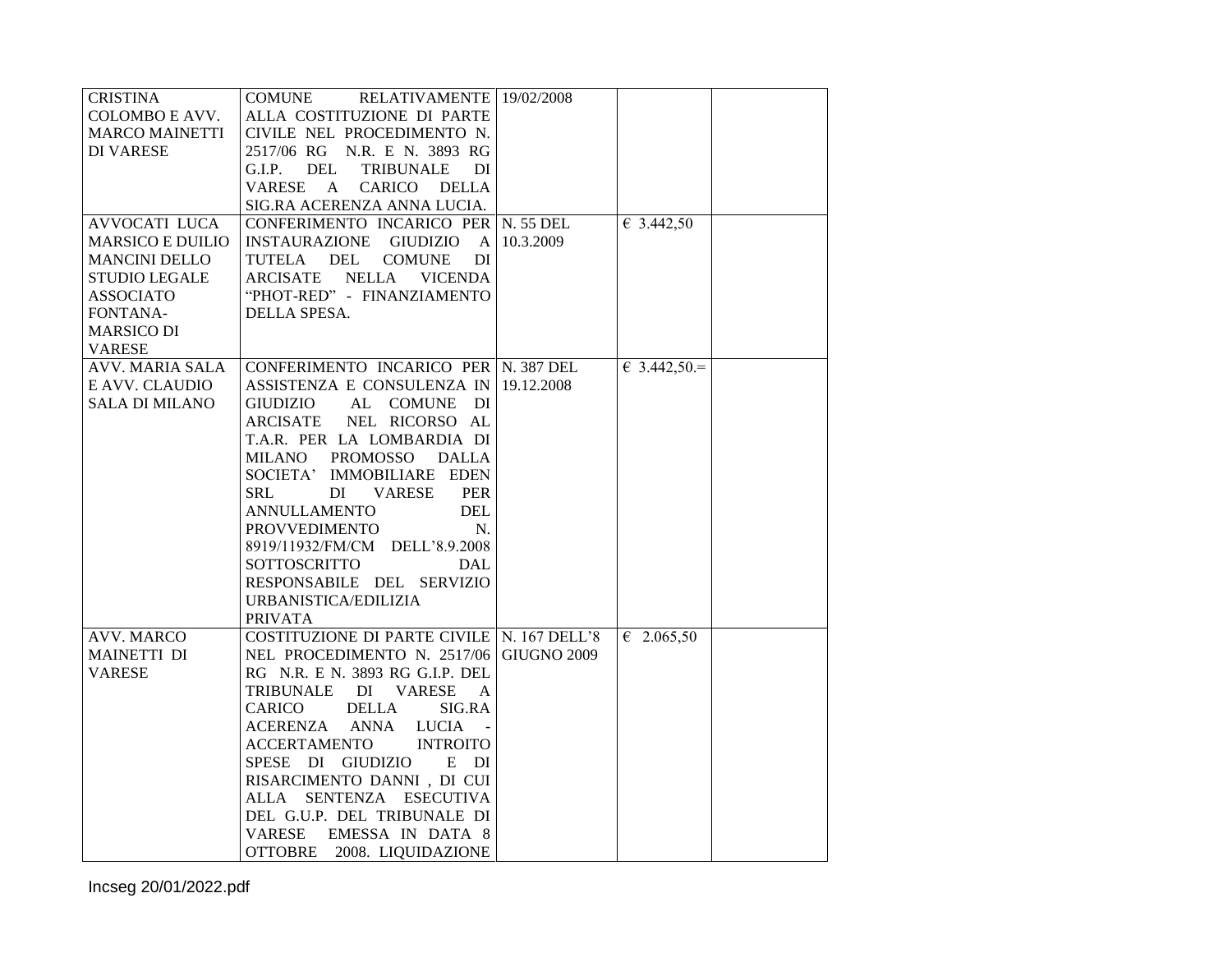|                       | ED AMMISSIONE A PAGAMENTO                          |               |                      |                   |
|-----------------------|----------------------------------------------------|---------------|----------------------|-------------------|
|                       | NOTA PRO FORMA DELL'AVV.                           |               |                      |                   |
|                       | MARCO MAINETTI DI VARESE.                          |               |                      |                   |
| <b>AVV. MARIA</b>     | INCARICO PER ASSISTENZA E N. 135 DEL               |               | $\epsilon$ 2.065,50. |                   |
| <b>CRISTINA</b>       | CONSULENZA<br><b>GIURIDICA</b><br>AL               | 15.5.2009     |                      |                   |
| <b>COLOMBO DELLO</b>  | COMUNE DI ARCISATE NEL                             |               |                      |                   |
| STUDIO GALBIATI,      | TENTATIVO DI CONCILIAZIONE                         |               |                      |                   |
| SACCHI E              | EX ART 66 D. LGS. 165/2001                         |               |                      |                   |
| <b>ASSOCIATI DI</b>   | <b>PROMOSSO</b><br>DAI<br><b>DIPENDENTI</b>        |               |                      |                   |
| <b>VARESE</b>         | AGENTI DI POLIZIA LOCALE                           |               |                      |                   |
|                       | SIGG. ODONI PALMERI<br>$-DI$                       |               |                      |                   |
|                       | FRESCO - SCIMONE                                   |               |                      |                   |
| <b>AVV. MARIA</b>     | INCARICO PER<br><b>AZIONE</b>                      | $DI$ N. 232   | $63.442,50=$         | $5.290,62.=$<br>€ |
| <b>CRISTINA</b>       | USUCAPIONE DELL'AREA DI CUI DEL18.8.2009           |               |                      | (AUMENTO          |
| <b>COLOMBO DELLO</b>  | AL MAPP. N. 248/C SITO<br>IN                       |               |                      | <b>IMPEGNO</b>    |
| STUDIO GALBIATI.      | ARCISATE<br>VIA.<br><b>MONTE</b><br>$\equiv$       |               |                      | DECRETO N.        |
| <b>SACCHIE</b>        | <b>INTERESSATA</b><br>GRAPPA,                      |               |                      | 199/2011)         |
| <b>ASSOCIATI DI</b>   | ALL'AMPLIAMENTO<br><b>DELLA</b>                    |               |                      |                   |
| <b>VARESE</b>         | <b>SCUOLA</b><br><b>ELEMENTARE</b><br>S.           |               |                      |                   |
|                       | FRANCESCO/<br>PALESTRA.<br>DI                      |               |                      |                   |
|                       | PROPRIETA' DEGLI EREDI DI                          |               |                      |                   |
|                       | LOBBA CIRILLO E BERLUSCONI                         |               |                      |                   |
|                       | LUCIANO,<br><b>AVANTI</b><br>IL                    |               |                      |                   |
|                       | TRIBUNALE DI VARESE                                |               |                      |                   |
| <b>AVV. MARIA</b>     | PER AZIONE DI N. 233 DEL<br><b>INCARICO</b>        |               | $\epsilon$ 3.442,50. |                   |
| <b>CRISTINA</b>       | USUCAPIONE DELL'AREA DI CUI 18.8.2009              |               |                      |                   |
| <b>COLOMBO DELLO</b>  | AL MAPP. N. 248/C SITO<br>IN                       |               |                      |                   |
| STUDIO GALBIATI,      | ARCISATE<br><b>VIA</b><br><b>MONTE</b><br>$\equiv$ |               |                      |                   |
| SACCHI E              | <b>INTERESSATA</b><br>GRAPPA,                      |               |                      |                   |
| <b>ASSOCIATI DI</b>   | ALL'AMPLIAMENTO<br><b>DELLA</b>                    |               |                      |                   |
| <b>VARESE</b>         | <b>SCUOLA</b><br><b>ELEMENTARE</b><br>S.           |               |                      |                   |
|                       | FRANCESCO/ PALESTRA,<br>DI                         |               |                      |                   |
|                       | PROPRIETA' DEGLI EREDI DI                          |               |                      |                   |
|                       | LOBBA CIRILLO E BERLUSCONI                         |               |                      |                   |
|                       | LUCIANO,<br><b>AVANTI</b><br>IL                    |               |                      |                   |
|                       | TRIBUNALE DI VARESE                                |               |                      |                   |
| AVV.<br><b>MARIA</b>  | INCARICO PER ATTIVITÀ                              | $DI$ N.<br>50 | DEL $\in$ 1.053,00.= |                   |
| <b>CRISTINA</b>       | VISURA STORICA PRESSO LA 25.3.2010                 |               |                      |                   |
| COLOMBO               | DELLO CONSERVATORIA<br><b>PER</b>                  |               |                      |                   |
| STUDIO                | LEGALE PROSEGUIRE NELL'AZIONE DI                   |               |                      |                   |
|                       | GALBIATI, SACCHI USUCAPIONE SULL'AREA DI CUI       |               |                      |                   |
| <b>ASSOCIATI</b><br>E | DI MAPPALI N. 248/C E N. 236 DI                    |               |                      |                   |
| <b>VARESE</b>         | VIA MONTE GRAPPA (EREDI                            |               |                      |                   |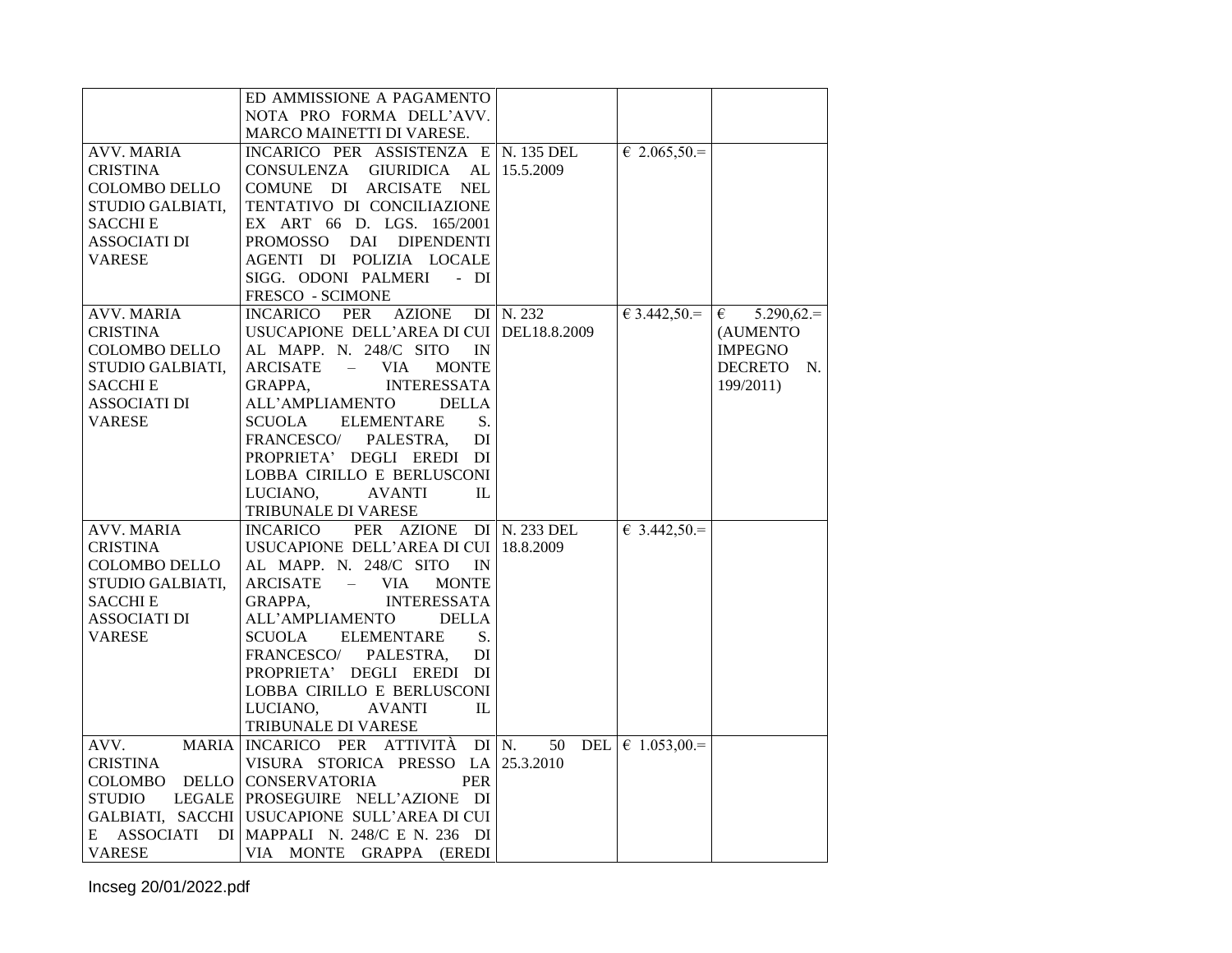|                               | LOBBA CIRILLO E BERLUSCONI                                           |                   |                      |  |
|-------------------------------|----------------------------------------------------------------------|-------------------|----------------------|--|
|                               |                                                                      |                   |                      |  |
|                               | LUCIANO) E SULL'AREA DI CUI                                          |                   |                      |  |
|                               | AI MAPPALI N. 3840 E N. 2914                                         |                   |                      |  |
|                               | (EREDI ERBA MARIA ROSA)                                              |                   |                      |  |
| <b>MARIA</b><br>AVV.          | <b>DIFESA</b><br>ASSISTENZA E                                        | <b>DEL</b> N. 25  | $€ 4.914,00.=$       |  |
| <b>CRISTINA</b>               | COMUNE DI ARCISATE                                                   | NEL DEL 14.2.2011 |                      |  |
| COLOMBO ED ALL'               | RICORSO AVANTI AL T.A.R.                                             |                   |                      |  |
| AVV.                          | CASATI LOMBARDIA<br>DI<br>MILANO,                                    |                   |                      |  |
| <b>MATTIA</b>                 | DELLO   PROMOSSO<br><b>DALLA</b><br>SIG.RA                           |                   |                      |  |
| <b>STUDIO</b>                 | LEGALE   LICCIARDI<br><b>DEBORA</b><br>DI                            |                   |                      |  |
|                               | GALBIATI, SACCHI ARCISATE CONTRO IL COMUNE                           |                   |                      |  |
| ASSOCIATI<br>DI DI<br>E       | <b>ARCISATE</b><br><b>PER</b>                                        |                   |                      |  |
| <b>VARESE</b>                 | L'ANNULLAMENTO,<br><b>PREVIA</b>                                     |                   |                      |  |
|                               | CONCESSIONE<br>DI<br><b>MISURA</b>                                   |                   |                      |  |
|                               | <b>SOSPENSIVA</b><br>CAUTELARE<br>E                                  |                   |                      |  |
|                               | PROPULSIVA,<br>DEL                                                   |                   |                      |  |
|                               | PROVVEDIMENTO<br><b>ASSUNTO</b>                                      |                   |                      |  |
|                               | DAL<br>RESPONSABILE<br><b>DEL</b>                                    |                   |                      |  |
|                               | COMMERCIO<br><b>DEL</b><br>SERVIZIO                                  |                   |                      |  |
|                               | COMUNE DI ARCISATE IN DATA                                           |                   |                      |  |
|                               | 4 DICEMBRE 2010 PROT. 14078                                          |                   |                      |  |
|                               |                                                                      |                   |                      |  |
|                               |                                                                      |                   |                      |  |
|                               |                                                                      |                   |                      |  |
| AVV.                          | MARIA SUPPORTO<br>$\mathbf{E}$<br>ASSISTENZA N.                      | $144 \mid \in$    | $707,85=$            |  |
| <b>CRISTINA</b>               | GIURIDICA NELL'ATTIVAIZONE DELL'11.10.201                            |                   | $1^\circ$ FASE       |  |
|                               | COLOMBO DELLO DI GIUDIZIO NEI CONFRONTI 1                            |                   | $\epsilon$ 2.788,93. |  |
| STUDIO                        | LEGALE DELLA SOCIETA' CEDA SRL DI                                    |                   | $2^{\circ}$ FASE     |  |
| GALBIATI SACCHI               | COLOGNO<br><b>MONZESE</b><br><b>PER</b>                              |                   |                      |  |
|                               | E ASSOCIATI DI RECUPERO SOMME INTROITATE                             |                   |                      |  |
| <b>VARESE</b>                 | PER CONTO DEL COMUNE DI                                              |                   |                      |  |
|                               | <b>ARCISATE</b><br>$\ensuremath{\text{IN}}$<br><b>FORZA</b>          |                   |                      |  |
|                               | DELL'AFFIDAMENTO<br><b>DEL</b>                                       |                   |                      |  |
|                               | DI<br>SERVIZIO<br><b>RISCOSSIONE</b>                                 |                   |                      |  |
|                               | AFFITTI<br>E<br>CONTEGGI<br>ICI                                      |                   |                      |  |
|                               | INERENTI GLI IMMOBILI DI CUI                                         |                   |                      |  |
|                               | <b>ALL'EREDITA'</b><br><b>PARMIANI</b>                               |                   |                      |  |
|                               | <b>ADRIANA</b>                                                       |                   |                      |  |
| AVV.                          | MARIA ASSISTENZA E CONSULENZA N.                                     | 168               | DEL $\in$ 2.831,40.= |  |
| <b>CRISTINA</b>               | NEL RICORSO EX ART. 414 C.P.C.                                       | 14.11.2011        |                      |  |
| COLOMBO<br>ED                 | AVANTI IL<br>TRIBUNALE DI                                            |                   |                      |  |
| ALL'AVV.                      | VARESE - SEZIONE LAVORO -                                            |                   |                      |  |
| GIAMPAOLO                     | PROMOSSO DAI DIPENDENTI                                              |                   |                      |  |
| <b>FURLAN</b><br>LEGALE SIGG. | DELLO AGENTI DI POLIZIA LOCALE<br><b>ODONI</b><br><b>ANDREA</b><br>E |                   |                      |  |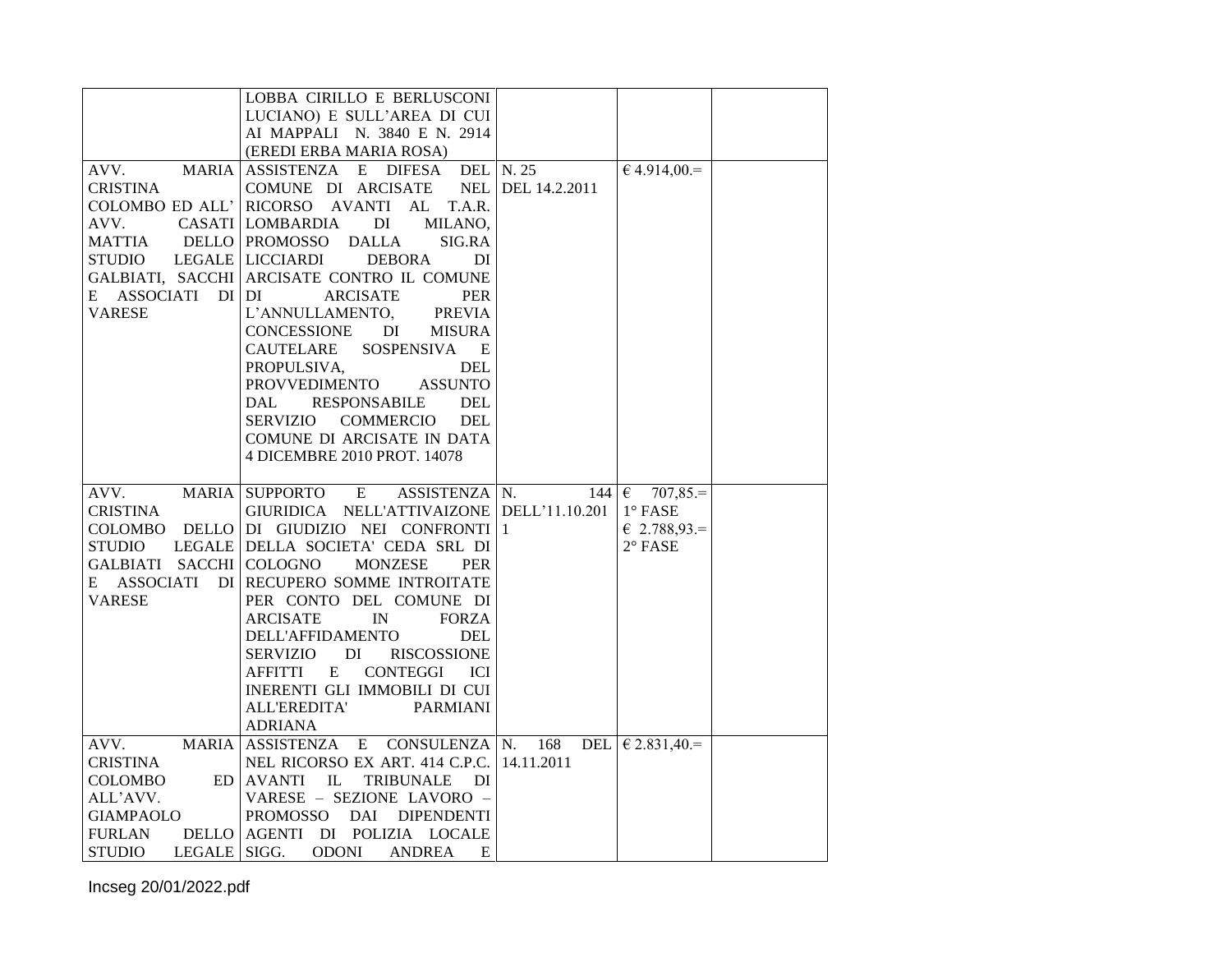|                                        | GALBIATI SACCHI SCIMONE SERGIO, AVVERSO IL                                                                                                                                                                                                                                                                                                                                                                                                                                                                                                                                                    |               |                             |                       |
|----------------------------------------|-----------------------------------------------------------------------------------------------------------------------------------------------------------------------------------------------------------------------------------------------------------------------------------------------------------------------------------------------------------------------------------------------------------------------------------------------------------------------------------------------------------------------------------------------------------------------------------------------|---------------|-----------------------------|-----------------------|
|                                        | E ASSOCIATI DI COMUNE DI ARCISATE                                                                                                                                                                                                                                                                                                                                                                                                                                                                                                                                                             |               |                             |                       |
| <b>VARESE</b>                          |                                                                                                                                                                                                                                                                                                                                                                                                                                                                                                                                                                                               |               |                             |                       |
| AVV.                                   | MARIA SUPPORTO E<br>$ASSISTENZA N.$ 191                                                                                                                                                                                                                                                                                                                                                                                                                                                                                                                                                       |               | DEL $\in 5.005,29.$         | Importo di $\epsilon$ |
| <b>CRISTINA</b>                        | GIURIDICA PER ATTIVAZIONE 12.12.2011                                                                                                                                                                                                                                                                                                                                                                                                                                                                                                                                                          |               |                             | $3.539,25 =$ lordi    |
|                                        | COLOMBO DELLO GIUDIZIO NEI CONFRONTI DEGLI                                                                                                                                                                                                                                                                                                                                                                                                                                                                                                                                                    |               |                             | ricompreso nel        |
|                                        | LEGALE EREDI DI LOBBA CIRILLO E                                                                                                                                                                                                                                                                                                                                                                                                                                                                                                                                                               |               |                             |                       |
| <b>STUDIO</b>                          |                                                                                                                                                                                                                                                                                                                                                                                                                                                                                                                                                                                               |               |                             | nuovo                 |
| GALBIATI SACCHI BERLUSCONI             | <b>LUCIANO</b><br><b>PER</b>                                                                                                                                                                                                                                                                                                                                                                                                                                                                                                                                                                  |               |                             | disciplinare<br>ai    |
| E ASSOCIATI                            | DI AZIONE DI<br><b>USUCAPIONE</b>                                                                                                                                                                                                                                                                                                                                                                                                                                                                                                                                                             |               |                             | sensi del D.M.        |
| <b>VARESE</b>                          | <b>RELATIVA</b><br>ALL'AREA                                                                                                                                                                                                                                                                                                                                                                                                                                                                                                                                                                   |               |                             | 140/2012              |
|                                        | <b>INTERESSATA</b>                                                                                                                                                                                                                                                                                                                                                                                                                                                                                                                                                                            |               |                             | (DETERMINA            |
|                                        | DALL'AMPLIAMENTO<br><b>DELLA</b>                                                                                                                                                                                                                                                                                                                                                                                                                                                                                                                                                              |               |                             | 128/2013)             |
|                                        | <b>SCUOLA</b><br><b>ELEMENTARE</b><br><b>SAN</b>                                                                                                                                                                                                                                                                                                                                                                                                                                                                                                                                              |               |                             |                       |
|                                        | FRANCESCO<br>DI PROPRIETA                                                                                                                                                                                                                                                                                                                                                                                                                                                                                                                                                                     |               |                             |                       |
|                                        | DEGLI EREDI LOBBA CIRILLO E                                                                                                                                                                                                                                                                                                                                                                                                                                                                                                                                                                   |               |                             |                       |
|                                        | LUCIANO<br><b>BERLUSCONI</b>                                                                                                                                                                                                                                                                                                                                                                                                                                                                                                                                                                  |               |                             |                       |
|                                        | <b>UNICAMENTE</b><br>RIGUARDO AI                                                                                                                                                                                                                                                                                                                                                                                                                                                                                                                                                              |               |                             |                       |
|                                        | <b>TERRENI</b><br><b>IDENTIFICATI</b>                                                                                                                                                                                                                                                                                                                                                                                                                                                                                                                                                         |               |                             |                       |
|                                        | CATASTALMENTE DAI MAPPALI                                                                                                                                                                                                                                                                                                                                                                                                                                                                                                                                                                     |               |                             |                       |
|                                        | NN. 1660 E 2279, PER ATTIVARE                                                                                                                                                                                                                                                                                                                                                                                                                                                                                                                                                                 |               |                             |                       |
|                                        | SOLUZIONI STRAGIUDIZIALI                                                                                                                                                                                                                                                                                                                                                                                                                                                                                                                                                                      |               |                             |                       |
|                                        | <b>APPLICAZIONE</b><br>MEDIANTE                                                                                                                                                                                                                                                                                                                                                                                                                                                                                                                                                               |               |                             |                       |
|                                        | DELL'ISTITUTO<br><b>DELLA</b>                                                                                                                                                                                                                                                                                                                                                                                                                                                                                                                                                                 |               |                             |                       |
|                                        | MEDIAZIONE DI CUI AL D. LGS.                                                                                                                                                                                                                                                                                                                                                                                                                                                                                                                                                                  |               |                             |                       |
|                                        |                                                                                                                                                                                                                                                                                                                                                                                                                                                                                                                                                                                               |               |                             |                       |
|                                        |                                                                                                                                                                                                                                                                                                                                                                                                                                                                                                                                                                                               |               |                             |                       |
|                                        |                                                                                                                                                                                                                                                                                                                                                                                                                                                                                                                                                                                               |               |                             |                       |
|                                        |                                                                                                                                                                                                                                                                                                                                                                                                                                                                                                                                                                                               |               |                             |                       |
|                                        |                                                                                                                                                                                                                                                                                                                                                                                                                                                                                                                                                                                               |               |                             |                       |
|                                        |                                                                                                                                                                                                                                                                                                                                                                                                                                                                                                                                                                                               |               |                             |                       |
|                                        |                                                                                                                                                                                                                                                                                                                                                                                                                                                                                                                                                                                               |               |                             |                       |
|                                        |                                                                                                                                                                                                                                                                                                                                                                                                                                                                                                                                                                                               |               |                             |                       |
|                                        |                                                                                                                                                                                                                                                                                                                                                                                                                                                                                                                                                                                               |               |                             |                       |
|                                        |                                                                                                                                                                                                                                                                                                                                                                                                                                                                                                                                                                                               |               |                             |                       |
|                                        |                                                                                                                                                                                                                                                                                                                                                                                                                                                                                                                                                                                               |               |                             |                       |
|                                        |                                                                                                                                                                                                                                                                                                                                                                                                                                                                                                                                                                                               |               |                             |                       |
|                                        |                                                                                                                                                                                                                                                                                                                                                                                                                                                                                                                                                                                               |               |                             |                       |
|                                        |                                                                                                                                                                                                                                                                                                                                                                                                                                                                                                                                                                                               |               |                             |                       |
|                                        |                                                                                                                                                                                                                                                                                                                                                                                                                                                                                                                                                                                               |               |                             |                       |
|                                        |                                                                                                                                                                                                                                                                                                                                                                                                                                                                                                                                                                                               |               |                             |                       |
|                                        |                                                                                                                                                                                                                                                                                                                                                                                                                                                                                                                                                                                               |               |                             |                       |
|                                        |                                                                                                                                                                                                                                                                                                                                                                                                                                                                                                                                                                                               |               |                             |                       |
| <b>SOFIA - VARESE</b>                  | COMUNE DI ARCISATE<br><b>NEL</b>                                                                                                                                                                                                                                                                                                                                                                                                                                                                                                                                                              |               |                             | <b>CON</b>            |
| AVV.<br><b>PIATTI</b><br><b>VARESE</b> | 28/2010, (FASE 1) ED ATTIVARE<br><b>GIUDIZIO PRESSO IL TRIBUNALE</b><br>DI VARESE<br>IN CASO DI<br><b>FALLIMENTO</b><br><b>DELLA</b><br>SOLUZIONE<br><b>STRAGIUDIZIALE</b><br>(FASE 2)<br>ALBERTO ASSISTENZA<br>RAPPRESENTANZA NELLA<br>PROCEDURA ESECUTIVA NEI<br>CONFRONTI<br><b>DEL</b><br>SIG.<br>CARVAGNO SALVATORE PER<br>RECUPERO COATTIVO SOMME<br>LIQUIDATE IN<br><b>SENTENZA</b><br>(SENTENZA TRIB. VA - SEZ II CIV.<br><b>INCLUSA</b><br>N.<br>729/2012),<br>L'ATTIVITÀ DI VERIFICA CIRCA<br>IL PATRIMONIO DEL DEBITORE<br>AVV. ELISABETTA PER ASSISTENZA E DIFESA DEL N. 178/2013 | E N. 155/2012 | $E$ 2.123,55.<br>€ 4.000,00 | <b>INTEGRATO</b>      |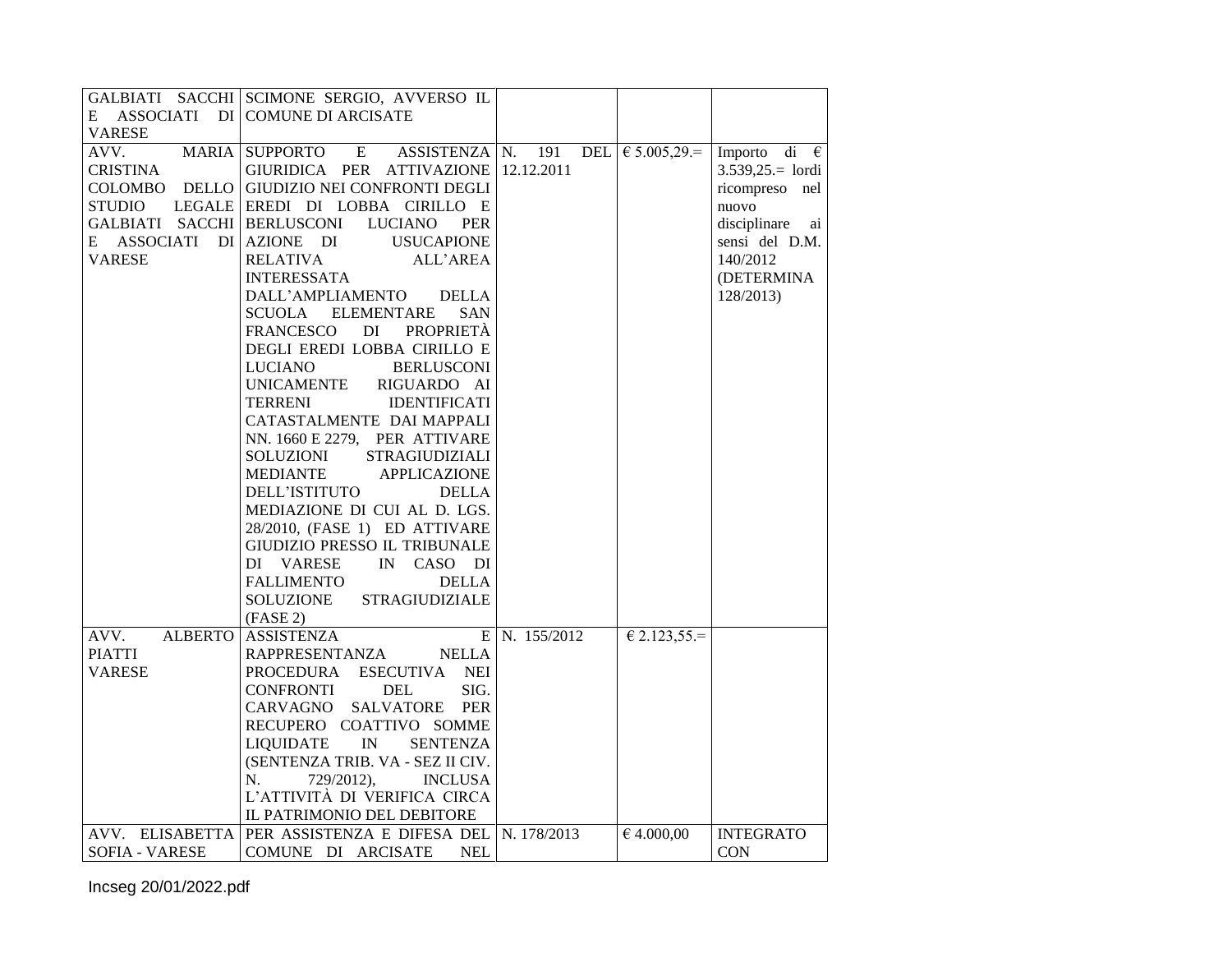|                       | RICORSO IN APPELLO AVVERSO                             |               |              | DECRETO N.   |  |
|-----------------------|--------------------------------------------------------|---------------|--------------|--------------|--|
|                       | <b>COMUNE</b><br>DI<br><b>ARCISATE</b><br>$\mathbf{L}$ |               |              | 202./2013    |  |
|                       | <b>AVANTI</b><br>LA<br><b>COMMISSIONE</b>              |               |              | € 5.991,80.= |  |
|                       |                                                        |               |              |              |  |
|                       | TRIBUTARIA<br><b>REGIONALE</b><br>DI                   |               |              |              |  |
|                       | MILANO PROPOSTO AVVERSO                                |               |              |              |  |
|                       | LA SENTENZA DI PRIMO GRADO                             |               |              |              |  |
|                       | EMESSA DALLA COMMISSIONE                               |               |              |              |  |
|                       | TRIBUTARIA PROVINCIALE DI                              |               |              |              |  |
|                       | VARESE DALLE SIG.RE LUISA                              |               |              |              |  |
|                       | BONINI, FLAVIA FRANCESCA                               |               |              |              |  |
|                       | MARIA BONINI E PAOLA ITALA                             |               |              |              |  |
|                       | <b>BONINI</b><br>EREDI DI BONINI                       |               |              |              |  |
|                       | ANTONIO - FINANZIAMENTO                                |               |              |              |  |
|                       | DELLA SPESA.                                           |               |              |              |  |
| AVV. ELISABETTA       | <b>ASSISTENZA</b>                                      | E N. 201/2013 | $61.040,96=$ |              |  |
| <b>SOFIA - VARESE</b> | RAPPRESENTANZA LEGALE DEL                              |               |              |              |  |
|                       | <b>ARCISATE</b><br><b>COMUNE</b><br>DI                 |               |              |              |  |
|                       | NELL'ATTIVAZIONE<br>DI                                 |               |              |              |  |
|                       |                                                        |               |              |              |  |
|                       | SOLUZIONE STRAGIUDIZIALE IN                            |               |              |              |  |
|                       | APPLICAZIONE DELL'ISTITUTO                             |               |              |              |  |
|                       | DELLA MEDIAZIONE DI CUI AL                             |               |              |              |  |
|                       | D. LGS. 28/2010 IN RELAZIONE                           |               |              |              |  |
|                       | <b>RICHIESTA</b><br>ALLA<br>DI                         |               |              |              |  |
|                       | RISARCIMENTO DANNI DEL SIG.                            |               |              |              |  |
|                       | <b>TIRANNO</b><br>GIOVANNI.-                           |               |              |              |  |
|                       | FINANZIAMENTO DELLA SPESA                              |               |              |              |  |
|                       |                                                        |               |              |              |  |
| AVV.                  | MARIA   PROCEDURA USUCAPIONE   N. 199/2013             |               | $6.851,52=$  |              |  |
|                       |                                                        |               |              |              |  |
| CRISTINA              | EREDI LOBBA<br>CIRILLO<br>E                            |               |              |              |  |
| COLOMBO               | <b>BERLUSCONI</b><br><b>LUCIANO</b>                    |               |              |              |  |
| <b>VARESE</b>         | TRIBUNALE DI VARESE R.G.                               |               |              |              |  |
|                       | $5077/2012 - G.I.$<br>DOTT.SSA                         |               |              |              |  |
|                       | <b>AZIONE</b><br>BONOMI.<br>$\overline{a}$<br>DI       |               |              |              |  |
|                       | <b>USUCAPIONE</b><br><b>RELATIVA</b>                   |               |              |              |  |
|                       | ALL'AREA<br><b>INTERESSATA</b>                         |               |              |              |  |
|                       | DALL'AMPLIAMENTO<br><b>DELLA</b>                       |               |              |              |  |
|                       | <b>ELEMENTARE</b><br>SCUOLA<br><b>SAN</b>              |               |              |              |  |
|                       | <b>FRANCESCO</b><br>DI PROPRIETÀ                       |               |              |              |  |
|                       | DEGLI EREDI LOBBA CIRILLO E                            |               |              |              |  |
|                       | <b>LUCIANO</b><br><b>BERLUSCONI</b>                    |               |              |              |  |
|                       |                                                        |               |              |              |  |
|                       | <b>UNICAMENTE</b><br>RIGUARDO AI                       |               |              |              |  |
|                       | <b>TERRENI</b><br><b>IDENTIFICATI</b>                  |               |              |              |  |
|                       | CATASTALMENTE DAI MAPPALI                              |               |              |              |  |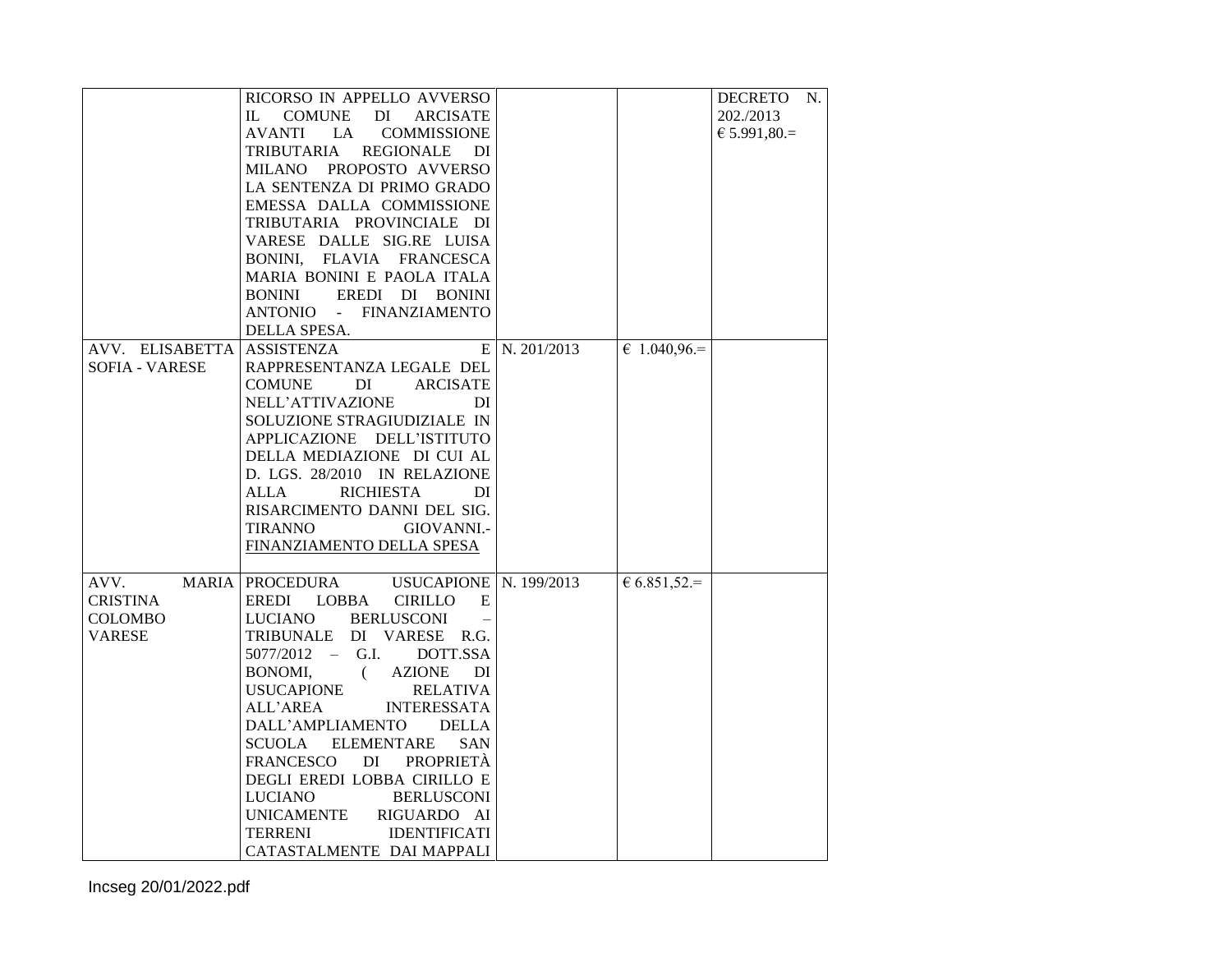|                        | NN. $1660$ E 2279) - ASSUNZIONE                   |                     |                      |  |
|------------------------|---------------------------------------------------|---------------------|----------------------|--|
|                        | <b>IMPEGNO DI SPESA PER LE FASI</b>               |                     |                      |  |
|                        | 3 E 4 DELLA PROCEDURA DI                          |                     |                      |  |
|                        | GIUDIZIO.                                         |                     |                      |  |
| <b>MARIA</b><br>AVV.   | AFFIDAMENTO PER ASSISTENZA   N. 216/2013          |                     | $€ 3.907,90.=$       |  |
| <b>CRISTINA</b>        | E DIFESA DEL COMUNE DI                            |                     |                      |  |
| COLOMBO                | ARCISATE<br><b>NELLA</b><br><b>FASE</b>           |                     |                      |  |
| <b>VARESE</b>          | CONCLUSIVA<br>DEL GIUDIZIO                        |                     |                      |  |
|                        | PENDENTE AVANTI<br>$\mathbb{L}$<br><b>TAR</b>     |                     |                      |  |
|                        | <b>PROMOSSO</b><br><b>LOMBARDIA</b>               |                     |                      |  |
|                        | DALL'IMPRESA SCAVI DE LUIS                        |                     |                      |  |
|                        | GIUSEPPE DI DE LUIS PIETRO,                       |                     |                      |  |
|                        | CARLO E C. S.N.C.<br>(T.A.R.                      |                     |                      |  |
|                        | LOMBARDIA - MILANO - SEZ II                       |                     |                      |  |
|                        | R.G. 483/2008) - FINANZIAMENTO                    |                     |                      |  |
|                        | DELLA SPESA.                                      |                     |                      |  |
| AVV. ELISABETTA        | <b>INCARICO</b><br>ALL'AVV.                       | N. 43/2014          | $& 713,70=$          |  |
| <b>SOFIA DI VARESE</b> | <b>ELISABETTA</b><br><b>SOFIA</b><br><b>DELLO</b> |                     |                      |  |
|                        | STUDIO LEGALE BOTTINELLI -                        |                     |                      |  |
|                        | SOFIA<br>DI<br><b>VARESE</b><br><b>PER</b>        |                     |                      |  |
|                        | <b>ASSISTENZA</b><br>E                            |                     |                      |  |
|                        | RAPPRESENTANZA LEGALE DEL                         |                     |                      |  |
|                        | <b>COMUNE</b><br>DI<br><b>ARCISATE</b>            |                     |                      |  |
|                        | <b>NELL'ATTO</b><br><b>CITAZIONE</b><br>DI        |                     |                      |  |
|                        | AVANTI IL GIUDICE DI PACE DI                      |                     |                      |  |
|                        | VARESE<br>PROMOSSO<br><b>DALLA</b>                |                     |                      |  |
|                        | SIG.RA SOSIO MARA<br><b>PER</b>                   |                     |                      |  |
|                        | RISARCIMENTO DANNI SUBITI IN                      |                     |                      |  |
|                        | <b>SINISTRO</b><br>ORDINE AL<br><b>DEL</b>        |                     |                      |  |
|                        |                                                   |                     |                      |  |
| AVV. ELISABETTA        | 12.2.2012<br><b>INCARICO</b>                      | ALL'AVV. N. 46/2014 | $\epsilon$ 1.300,00. |  |
| SOFIA DI VARESE        | <b>ELISABETTA</b><br><b>SOFIA</b><br><b>DELLO</b> |                     |                      |  |
|                        | STUDIO LEGALE BOTTINELLI -                        |                     |                      |  |
|                        | <b>SOFIA</b><br><b>VARESE</b><br><b>PER</b>       |                     |                      |  |
|                        | DI<br><b>ASSISTENZA</b><br>Е                      |                     |                      |  |
|                        | RAPPRESENTANZA LEGALE DEL                         |                     |                      |  |
|                        | COMUNE DI ARCISATE                                |                     |                      |  |
|                        | <b>NEL</b><br>RICORSO IN APPELLO AVVERSO          |                     |                      |  |
|                        | PRONUNCIA DEL GIUDICE DI                          |                     |                      |  |
|                        | PACE NELLA<br><b>VERTENZA</b>                     |                     |                      |  |
|                        | COMUNE DI<br><b>ARCISATE/ELIO</b>                 |                     |                      |  |
|                        | <b>GENUALDI</b><br>(R.G.<br>1694/2013)            |                     |                      |  |
|                        |                                                   |                     |                      |  |
|                        | SENTENZA N. 303 DEL 31.12.2013                    |                     |                      |  |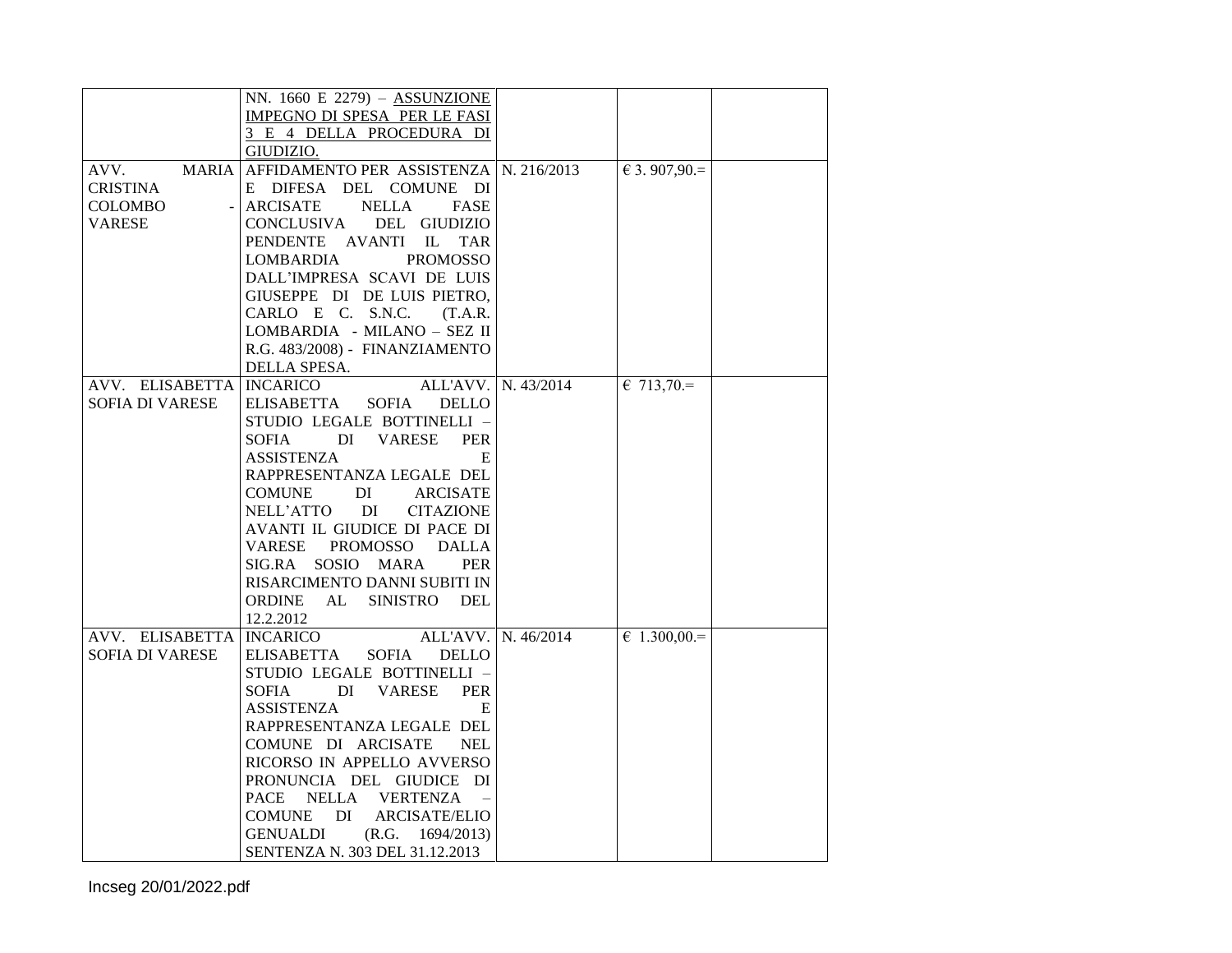| AVV.            | MARIA CONFERIMENTO INCARICO ALL' N. 85/2015 |             | $7.261,48=$  |  |
|-----------------|---------------------------------------------|-------------|--------------|--|
| <b>CRISTINA</b> | AVV.<br><b>MARIA</b><br><b>CRISTINA</b>     |             |              |  |
| FARANDA         | DI FARANDA DI MILANO<br><b>PER</b>          |             |              |  |
| <b>MILANO</b>   | ASSISTENZA,                                 |             |              |  |
|                 | RAPPRESENTANZA LEGALE E                     |             |              |  |
|                 | DIFESA DEL<br>COMUNE<br>DI                  |             |              |  |
|                 | ARCISATE<br>NEL RICORSO IN                  |             |              |  |
|                 | <b>APPELLO</b><br><b>AVANTI</b><br>IL       |             |              |  |
|                 | CONSIGLIO DI STATO PER LA                   |             |              |  |
|                 | RIFORMA DELLA SENTENZA N.                   |             |              |  |
|                 | 1109 /2015 EMESSA DAL T.A.R. DI             |             |              |  |
|                 | ANNULLAMENTO<br><b>DELLA</b>                |             |              |  |
|                 | DELIBERAZIONE<br><b>DEL</b>                 |             |              |  |
|                 | CONSIGLIO COMUNALE N. 41                    |             |              |  |
|                 | DELL'8.11.2013<br><b>AVENTE</b><br>AD       |             |              |  |
|                 | OGGETTO "RIDELIMITAZIONE                    |             |              |  |
|                 | <b>TERRITORIALE</b><br><b>SEDI</b>          |             |              |  |
|                 | FARMACEUTICHE",<br>IN                       |             |              |  |
|                 | ACCOGLIMENTO DEL RICORSO                    |             |              |  |
|                 | PROMOSSO DALLA FARMACIA                     |             |              |  |
|                 | DOTT.SSA LA<br><b>CALCE</b><br>DI           |             |              |  |
|                 | ARCISATE E<br><b>RICHIESTA</b>              |             |              |  |
|                 | EMISSIONE PROVVEDIMENTO                     |             |              |  |
|                 | CAUTELARE<br>PER<br>LA                      |             |              |  |
|                 | SOSPENSIONE DEGLI EFFETTI                   |             |              |  |
|                 | DELLA MEDESIMA SENTENZA                     |             |              |  |
| AVV.            | MARIA DETERMINAZIONE N. 85/2015 -           | N. 135/2015 | $7.066,04.=$ |  |
| CRISTINA        | INTEGRAZIONE IMPEGNO DI                     |             |              |  |
| FARANDA         | DI SPESA A SALDO FASI PREVISTE              |             |              |  |
| <b>MILANO</b>   | NEL<br><b>DISCIPLINARE</b><br>DI            |             |              |  |
|                 | INCARICO ALL' AVV. MARIA                    |             |              |  |
|                 | CRISTINA FARANDA DI MILANO                  |             |              |  |
|                 | <b>PER</b><br>ASSISTENZA,                   |             |              |  |
|                 | RAPPRESENTANZA LEGALE E                     |             |              |  |
|                 | DIFESA DEL<br>COMUNE<br>DI.                 |             |              |  |
|                 | ARCISATE NEL RICORSO IN                     |             |              |  |
|                 | APPELLO<br><b>AVANTI</b><br>$\Pi$ .         |             |              |  |
|                 | CONSIGLIO DI STATO PER LA                   |             |              |  |
|                 | RIFORMA DELLA SENTENZA N.                   |             |              |  |
|                 | 1109 /2015 EMESSA DAL T.A.R.                |             |              |  |
|                 | DI ANNULLAMENTO<br>DELLA                    |             |              |  |
|                 | <b>DELIBERAZIONE</b><br><b>DEL</b>          |             |              |  |
|                 | CONSIGLIO COMUNALE N. 41                    |             |              |  |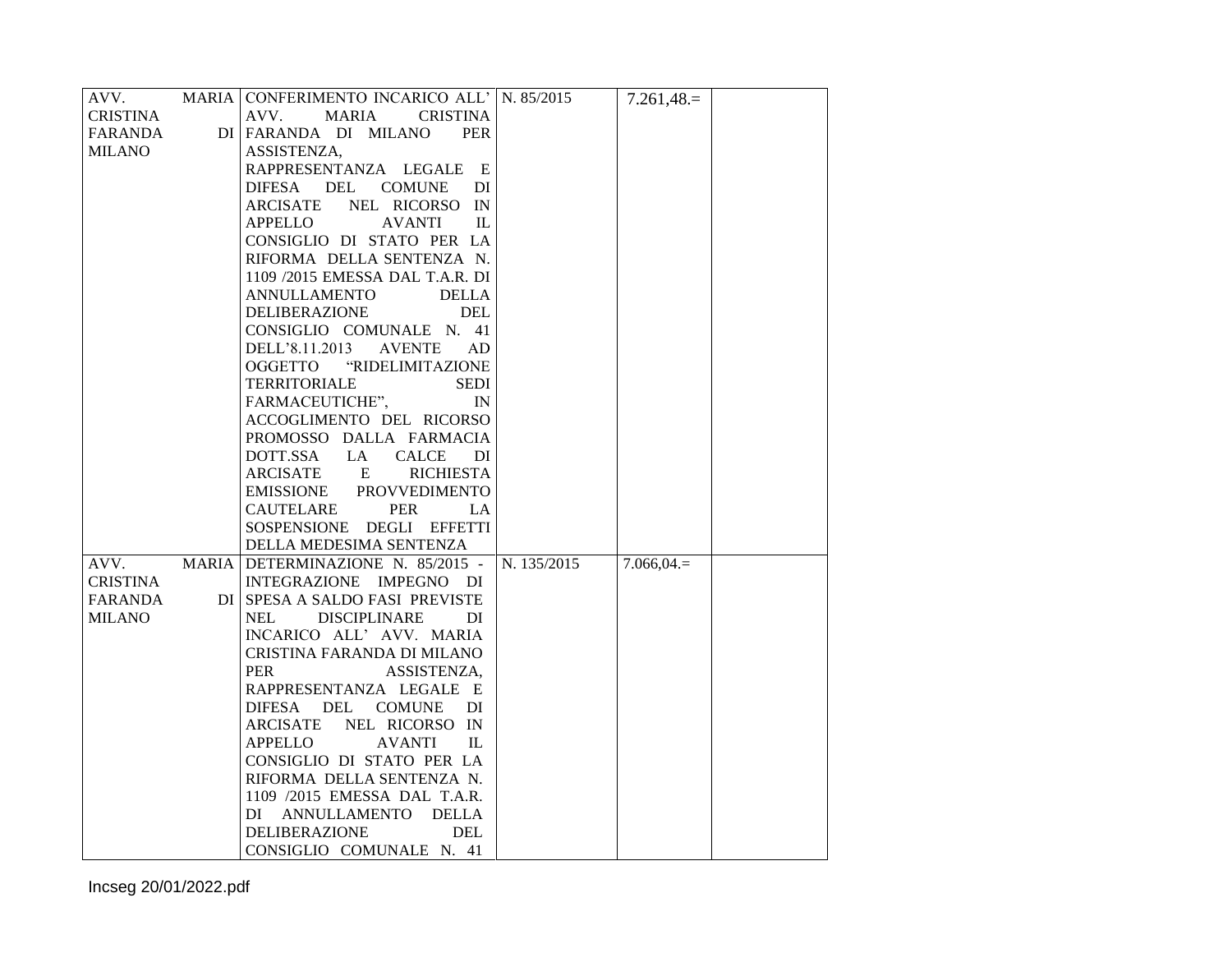|                                                                            | DELL'8.11.2013 AVENTE<br>AD.<br>OGGETTO "RIDELIMITAZIONE<br><b>TERRITORIALE</b><br><b>SEDI</b><br>FARMACEUTICHE",<br>$\mathbb{N}$<br>ACCOGLIMENTO DEL RICORSO<br>PROMOSSO DALLA FARMACIA<br>DOTT.SSA<br>LA<br>CALCE<br>DI<br>ARCISATE E<br><b>RICHIESTA</b><br>EMISSIONE PROVVEDIMENTO<br><b>PER</b><br>CAUTELARE<br>LA.<br>SOSPENSIONE DEGLI EFFETTI<br>DELLA MEDESIMA SENTENZA.                    |             |                           |                                                                                                                                      |
|----------------------------------------------------------------------------|------------------------------------------------------------------------------------------------------------------------------------------------------------------------------------------------------------------------------------------------------------------------------------------------------------------------------------------------------------------------------------------------------|-------------|---------------------------|--------------------------------------------------------------------------------------------------------------------------------------|
| AVV. FEDERICA<br><b>ESPOSITO</b>                                           | INCARICO RAPPRESENTANZA<br>LEGALE PER LA COSTITUZIONE<br>DI PARTE CIVILE DEL COMUNE<br>DI<br><b>ARCISATE</b><br><b>NEL</b><br><b>PROCEDIMENTO</b><br><b>PENALE</b><br>INNANZI AL TRIBUNALE DI<br>VARESE - UFFICIO DEL GIUDICE<br>DELLLE UDIENZE PRELIMINARI<br>E EVENTUALI<br><b>SUCCESSIVE</b><br>FASI.<br>FINANZIAMENTO PARZIALE DELI<br>SPESA: UDIENZA PRELIMINARE<br>TRIBUNALE PENALE DI VARESE. | N. 145/2015 | €<br>$3.438,76=$<br>lordi | <b>AUMENTO</b><br><b>IMPEGNO PER</b><br><b>SPESE</b><br><b>LIQUIDATE IN</b><br><b>SENTENZA</b><br>$958,77.=$<br>DET.30/2018          |
| GEOM.<br><b>BUSLETTA</b>                                                   | DANILO ATTIVITA'<br>DI<br><b>SUPPORTO</b><br><b>AMMINISTRATIVO</b><br>TECNICO<br>TEMPORANEO AL<br><b>SERVIZIO</b><br><b>URBANISTICA</b><br><b>EDILIZIA</b><br>PRIVATA - APPROVAZIONE<br><b>DISCIPLINARE</b><br>E<br>FINANZIAMENTO DELLA SPESA                                                                                                                                                        | N. 47/2016  | $64.888,00=$              |                                                                                                                                      |
| <b>MARIA</b><br>AVV.<br><b>CRISTINA</b><br><b>COLOMBO</b><br><b>VARESE</b> | ECO.S.E.I.B.<br><b>SRL</b><br>CAUSA<br>c/COMUNE DI ARCISATE<br>$\sqrt{2}$<br>PREFETTURA U.T.G. DI RAGUSA<br><b>ASSISTENZA</b><br>E<br>RAPPRESENTANZA<br>LEGALE<br>NELL'APPELLO AL CONSIGLIO<br>DI<br><b>GIUSTIZIA</b><br><b>AMMINISTRATIVA</b><br><b>PER</b><br>LA<br>REGIONE SICILIA DI PALERMO                                                                                                     | N. 48/2016  | 64.221,56                 | <b>INTEGRATO</b><br>FASI<br>PER<br><b>SUCCESSIVE</b><br><b>CON</b><br><b>DECRETO</b><br>N.<br>$\epsilon$<br>106/2016<br>$4.902,64 =$ |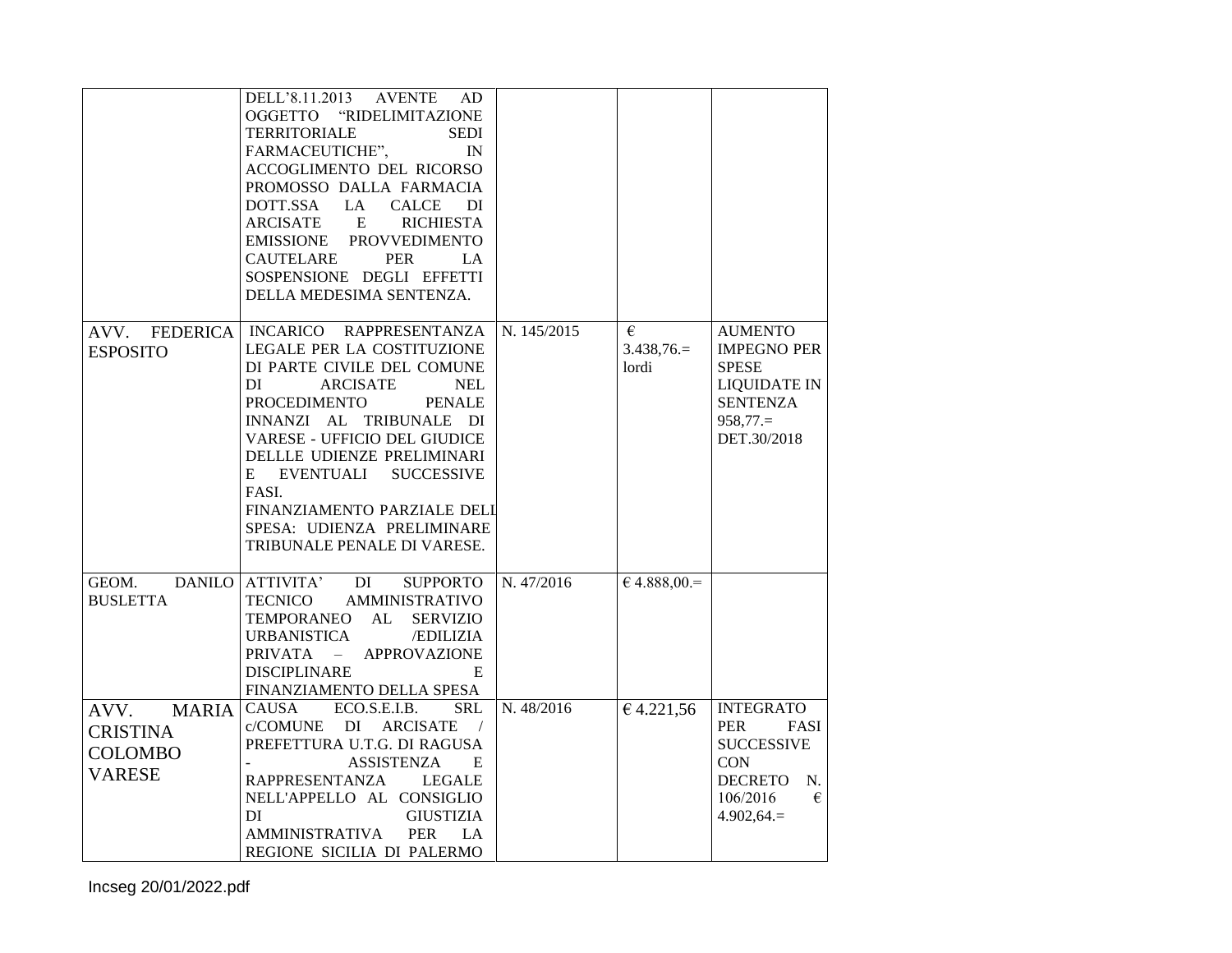|          |              | AVVERSO LA SENTENZA DEL                  |            |                       |                            |
|----------|--------------|------------------------------------------|------------|-----------------------|----------------------------|
|          |              | TAR SICILIA, CATANIA SEZ. IV             |            |                       |                            |
|          |              | N. 526/2016 DEL 16.2.2016 DI             |            |                       |                            |
|          |              | CONDANNA IN SOLIDO CON IL                |            |                       |                            |
|          |              | MINISTERO DEGLI INTERNI PER              |            |                       |                            |
|          |              | RISARCIMENTO DANNO<br>DA.                |            |                       |                            |
|          |              | RISOLUZIONE CONTRATTUALE                 |            |                       |                            |
| AVV.     | <b>MARIA</b> | RICORSO PROMOSSO<br><b>DALLA</b>         | N.51/2016  | $\epsilon$ 3.647,80.= | <b>FINANZIA-</b>           |
| CRISTINA |              | DOTT.SSA ALESSANDRA<br>LA                |            |                       | <b>MENTO</b>               |
| FARANDA  |              | <b>CALCE</b><br>TITOLARE<br><b>DELLA</b> |            |                       | <b>DELLA</b>               |
| MILANO.  |              | FARMACIA LA CALCE CON                    |            |                       | <b>PER</b><br><b>SPESA</b> |
|          |              | SEDE IN ARCISATE - VIA ROMA              |            |                       | LE                         |
|          |              | 6 - CONTRO IL COMUNE DI                  |            |                       | <b>ULTERIORI</b>           |
|          |              | ARCISATE E NEI CONFRONTI                 |            |                       | <b>FASI</b><br>GIA'        |
|          |              | <b>SRL</b><br>DELLA<br>FARMACIA          |            |                       | <b>PREVISTE</b>            |
|          |              | COMUNALE DI ARCISATE E                   |            |                       | <b>NEL</b>                 |
|          |              | DELLA ATS - AGENZIA DI                   |            |                       | DISCIPLINA-                |
|          |              | <b>DELLA</b><br>TUTELA<br><b>SALUTE</b>  |            |                       | RE                         |
|          |              | DELL'INSUBRIA<br>AG.<br>DI               |            |                       | D'INCARICO.                |
|          |              | <b>PER</b><br>VARESE-                    |            |                       |                            |
|          |              | L'ANNULLAMENTO<br><b>DELLA</b>           |            |                       | <b>DETERMINA</b>           |
|          |              | <b>DELIBERAZIONE</b><br><b>DELLA</b>     |            |                       | N. 89/2016 $\in$           |
|          |              | GIUNTA COMUNALE N. 31 DEL                |            |                       | $3.647,80=$                |
|          |              | 17.3.2016 AVENTE AD OGGETTO              |            |                       |                            |
|          |              | "RIDELIMITAZIONE                         |            |                       |                            |
|          |              | <b>TERRITORIALE</b><br><b>SEDI</b>       |            |                       |                            |
|          |              | FARMACEUTICHE<br>DEL                     |            |                       |                            |
|          |              | COMUNE DI<br>ARCISATE<br>$\sim$ $-$      |            |                       |                            |
|          |              | <b>ASSISTENZA</b><br>E                   |            |                       |                            |
|          |              | RAPPRESENTANZA<br>LEGALE                 |            |                       |                            |
|          |              | DEL COMUNE AVANTI IL TAR                 |            |                       |                            |
|          |              | PER LA LOMBARDIA<br>DI                   |            |                       |                            |
|          |              | $MILANO -$                               |            |                       |                            |
|          |              |                                          |            |                       |                            |
| AVV.     |              | MARIA RICORSO IN APPELLO AVANTI          | N. 68/2016 | $€ 8.306,30.=$        |                            |
| CRISTINA |              | IL CONSIGLIO DI STATO ROMA               |            |                       |                            |
| FARANDA  |              | <b>AVVERSO</b><br><b>L'ORDINANZA</b>     |            |                       |                            |
| MILANO.  |              | CAUTELARE<br>DEL<br>T.A.R.               |            |                       |                            |
|          |              | MILANO N. 555/2016 IN DATA 11            |            |                       |                            |
|          |              | MAGGIO 2016 NEL RICORSO RG.              |            |                       |                            |
|          |              | N. 811/2016 PROMOSSO DALLA               |            |                       |                            |
|          |              | DOTT.SSA<br><b>FARMACIA</b><br>LA.       |            |                       |                            |
|          |              |                                          |            |                       |                            |
|          |              | CALCE PER L'ANNULLAMENTO                 |            |                       |                            |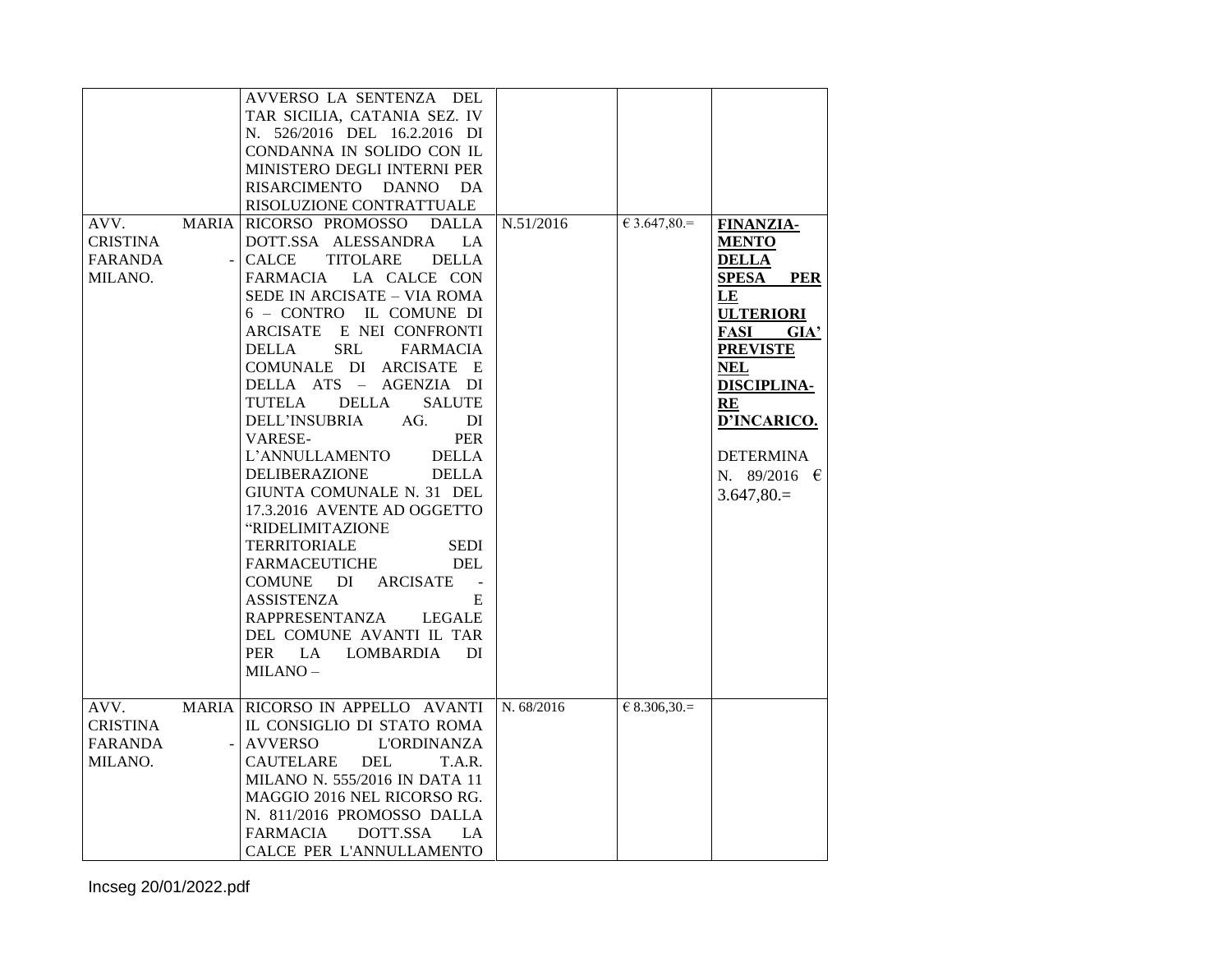|                                                                                                  | DELLA DELIBERAZIONE DELLA<br>GIUNTA N. 31 DEL 17.3.2016<br>AD<br>OGGETTO:<br><b>AVENTE</b><br>"RIDELIMITAZIONE<br><b>TERRITORIALE</b><br><b>SEDI</b><br><b>FARMACEUTICHE</b><br><b>DEL</b><br>COMUNE DI ARCISATE" - -                                                                                                                                                                                                                                                                                                                                                                                                                   |            |                              |  |
|--------------------------------------------------------------------------------------------------|-----------------------------------------------------------------------------------------------------------------------------------------------------------------------------------------------------------------------------------------------------------------------------------------------------------------------------------------------------------------------------------------------------------------------------------------------------------------------------------------------------------------------------------------------------------------------------------------------------------------------------------------|------------|------------------------------|--|
|                                                                                                  | <b>INCARICO</b><br><b>PER</b><br>RAPPRESENTANZA E DIFESA<br><b>LEGALE</b>                                                                                                                                                                                                                                                                                                                                                                                                                                                                                                                                                               |            |                              |  |
| AVV. ELISABETTA<br>SOFIA DI VARESE,                                                              | ADESIONE A CONVENZIONE DI<br>NEGOZIAZIONE<br><b>ASSISTITA</b><br><b>RELATIVO</b><br>SINISTRO<br>ALLA<br>SIG.RA MARINI PATRIZIA -<br>AFFIDAMENTO INCARICO PER<br>RAPPRESENTANZA E DIFESA                                                                                                                                                                                                                                                                                                                                                                                                                                                 | N. 85/2016 | $\epsilon \epsilon$ 875,48.= |  |
| SOFIA DI VARESE,                                                                                 | AVV. ELISABETTA ADESIONE A CONVENZIONE DI<br>NEGOZIAZIONE<br><b>ASSISTITA</b><br><b>RELATIVO</b><br>SINISTRO<br><b>ALLA</b><br>SIG.RA<br><b>RUBINO</b><br><b>ROSA</b><br>AFFIDAMENTO INCARICO PER<br>RAPPRESENTANZA E DIFESA                                                                                                                                                                                                                                                                                                                                                                                                            | N. 86/2016 | $\epsilon \epsilon$ 875,48.= |  |
| AVVOCATI MARIA ASSISTENZA<br>CRISTINA<br>COLOMBO<br><b>ROBERTO</b><br><b>RAGOZZINO</b><br>VARESE | E<br><b>RAPPRESENTANZA</b><br><b>NELLA</b><br>E PREDISPOSIZIONE<br>E<br>PRESENTAZIONE DI FORMALE<br>DI ATTO DI INTERVENTO<br>IN<br>FAVORE DEL COMUNE<br>DI<br>ARCISATE NELLA PROCEDURA<br>ESECUTIVA IMMOBILIARE GIÀ<br><b>INCARDINATA</b><br>PRESSO IL<br>TRIBUNALE DI VARESE - SEZ.<br>ESEC. IMMOB. R.G.E. N. 441/2011<br>NEI<br><b>CONFRONTI</b><br><b>DELLA</b><br><b>DEBITRICE</b><br>AMBIENTE S.P.A.<br>ORA ITALIA ENERGY SRL, PER<br>LA TUTELA DEL<br><b>CREDITO</b><br>DERIVANTE DALLA<br><b>CAUSA</b><br>DI<br><b>COMUNE</b><br>ARCISATE<br>/AMBIENTE S.P.A ORA ITALIA<br>ENERGY SRL, COME DEFINITO<br>CON SENTENZA DELLA CORTE | N. 88/2016 | € 3.355,98.=                 |  |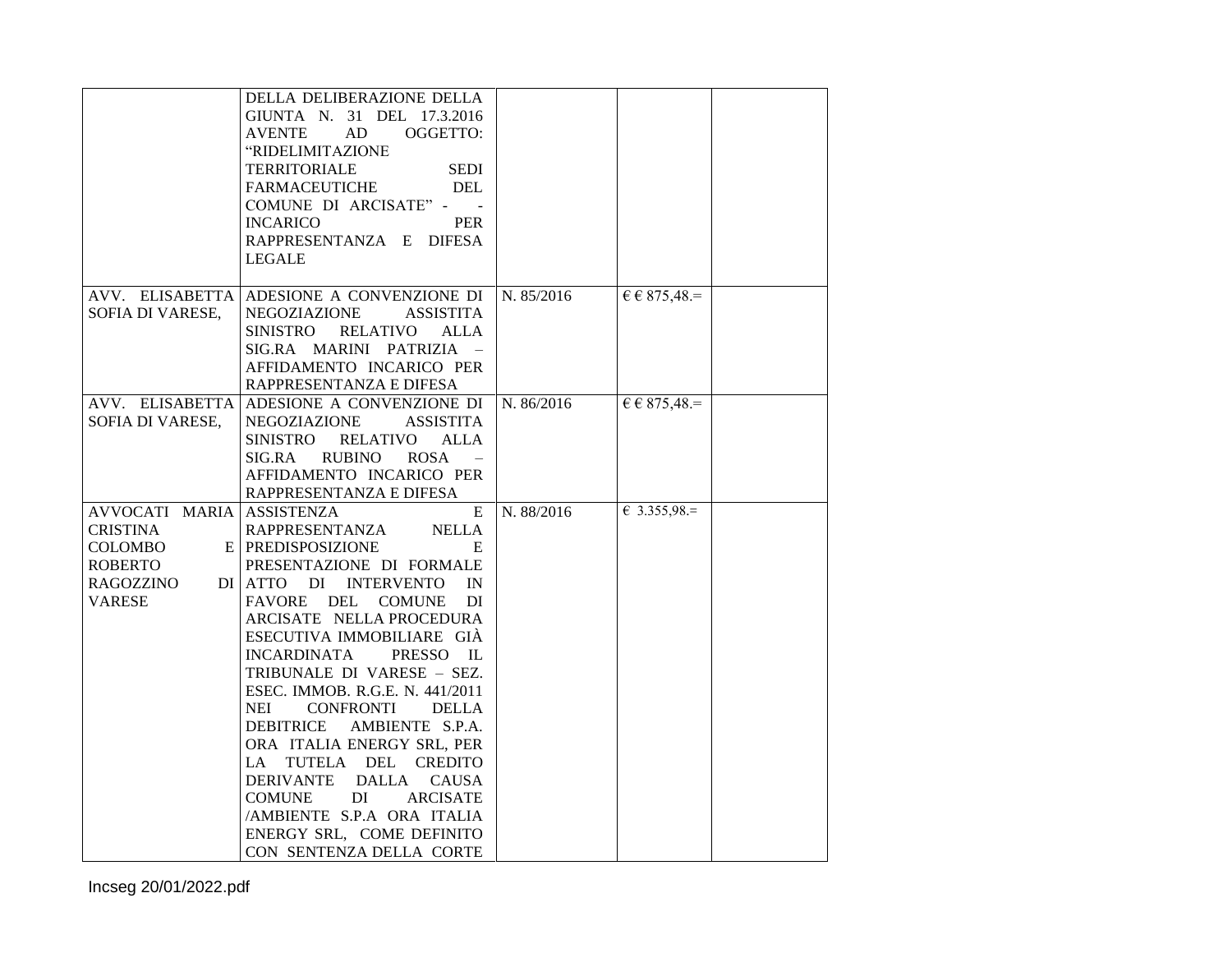|                                                                                       | DI APPELLO DI MILANO<br>N.<br>$2504/2013 =$                                                                                                                                                                                                                                                                                                                                                                                                                                                                                                                                                                                                                                                                                               |             |                |
|---------------------------------------------------------------------------------------|-------------------------------------------------------------------------------------------------------------------------------------------------------------------------------------------------------------------------------------------------------------------------------------------------------------------------------------------------------------------------------------------------------------------------------------------------------------------------------------------------------------------------------------------------------------------------------------------------------------------------------------------------------------------------------------------------------------------------------------------|-------------|----------------|
| MARIA<br>AVV.<br><b>CRISTINA</b><br><b>FARANDA</b><br>MILANO.                         | <b>MOTIVI</b><br>RICORSO<br><b>PER</b><br><b>AGGIUNTI NEL</b><br>RICORSO N.<br>811/2016<br>PROMOSSO DALLA<br>FARMACIA DOTT. LA CALCE<br>ALESSANDRA, CON ISTANZA DI<br>SOSPENSIONE<br><b>RELATIVI</b><br><b>ALL'IMPUGNAZIONE</b><br>DELL'<br>AUTORIZZAZIONE DELL'A.T.S.<br><b>INSUBRIA</b><br><b>PER</b><br>TRASFERIMENTO<br><b>AZIENDA</b><br>SPECIALE "A. PARMIANI" -<br>SERVIZIO<br>FARMACIA<br>AUTORIZZAZIONE<br><b>SPESE</b><br>LEGALI PER LE<br><b>ULTERIORI</b><br>FASI<br><b>INNANZI</b><br>AL<br>T.A.R.<br>LOMBARDIA DI MILANO<br>AFFIDAMENTO INCARICO PER<br>RAPPRESENTANZA E DIFESA<br>LEGALE ALL' AVV. MARIA<br>CRISTINA FARANDA DI MILANO<br><b>APPROVAZIONE</b><br>DISCIPLINARE D'INCARICO<br>E<br>FINANZIAMENTO DELLA SPESA | N. 142/2016 | $6.3.647,80=$  |
| AVVOCATI MARIA                                                                        |                                                                                                                                                                                                                                                                                                                                                                                                                                                                                                                                                                                                                                                                                                                                           | N. 31/2017  | $€ 2.437,71.=$ |
| CRISTINA<br>COLOMBO<br>ROBERTO<br><b>RAGOZZINO</b><br>VARESE<br><b>AVVOCATO MARIA</b> | PRESENTAZIONE DI<br><b>NUOVO</b><br>$E $ RICORSO EX ART.<br>747 E<br>C.P.C.<br><b>SEGUENTI</b><br>AL<br>DI TRIBUNALE DI<br><b>VARESE PER</b><br><b>ALIENAZIONE</b><br><b>IMMOBILI</b><br><b>DERIVANTI</b><br>DALL'EREDITA'<br>PARMIANI ADRIANA, AI SENSI<br>DEL<br><b>REGOLAMENTO</b><br><b>COMUNALE</b><br><b>PER</b><br>LA<br><b>DISCIPLINA</b><br><b>DELL'USO</b><br>E<br>DELL'ALIENAZIONE DEI BENI<br><b>IMMOBILI</b><br>MOBILI<br>E<br>DI<br>PROPRIETA' COMUNALE (C.C.<br>43/2016).<br><b>AFFIDAMENTO</b><br><b>INCARICO</b>                                                                                                                                                                                                         | N. 43/2017  | € 1.094,34.=   |
| <b>CRISTINA</b>                                                                       | ALL'AVV.<br>MARIA<br><b>CRISTINA</b>                                                                                                                                                                                                                                                                                                                                                                                                                                                                                                                                                                                                                                                                                                      |             |                |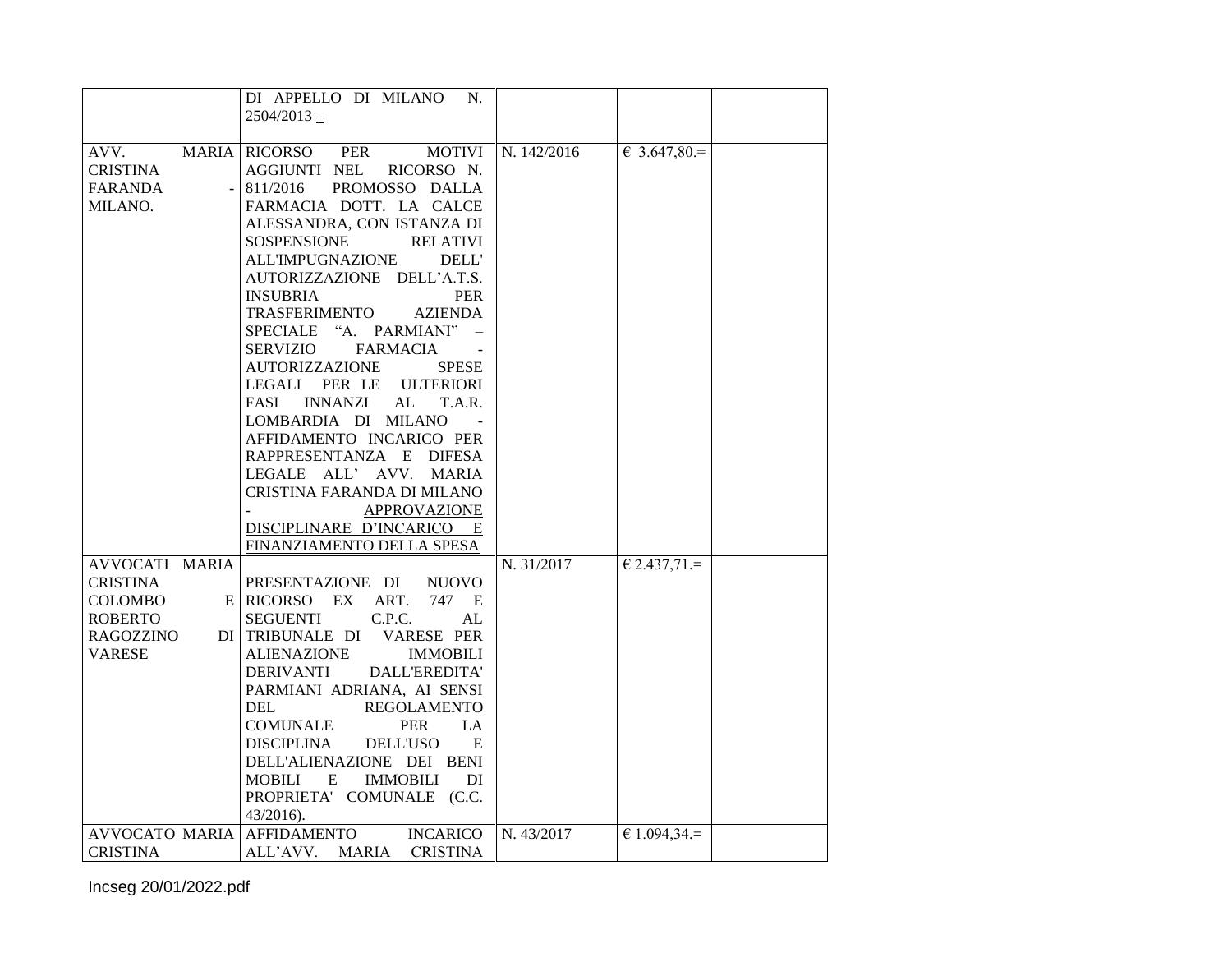| COLOMBO          | DI COLOMBO<br>DELLO<br><b>STUDIO</b>                            |            |                |  |
|------------------|-----------------------------------------------------------------|------------|----------------|--|
| <b>VARESE</b>    | LEGALE GALBIATI, SACCHI E                                       |            |                |  |
|                  | ASSOCIATI DI VARESE PER                                         |            |                |  |
|                  | <b>SERVIZIO</b><br><b>LEGALE</b><br>DI                          |            |                |  |
|                  | SUPPORTO<br><b>GIURIDICO</b><br>IN                              |            |                |  |
|                  | RELAZIONE<br>ALL'ASSISTENZA                                     |            |                |  |
|                  | NELLA<br><b>REDAZIONE</b><br>DI                                 |            |                |  |
|                  | <b>PROCEDIMENTO</b>                                             |            |                |  |
|                  | SANZIONATORIO<br><b>RIFERITO</b>                                |            |                |  |
|                  | ALLA S.C.I.A. PRESENTATA IN                                     |            |                |  |
|                  | DATA 7 DICEMBRE 2016 DAI                                        |            |                |  |
|                  | SIGNORI FRANZOSI.                                               |            |                |  |
| <b>AVVOCATO</b>  | <b>AFFIDAMENTO</b><br><b>INCARICO</b>                           | N. 45/2017 | $€ 3.647,80=$  |  |
| ELISABETTA SOFIA | ALL'AVV. ELISABETTA SOFIA                                       |            |                |  |
| <b>VARESE</b>    | <b>STUDIO</b><br>DELLO<br>LEGALE                                |            |                |  |
|                  | <b>BOTTINELLI</b><br>- SOFIA<br><b>PER</b>                      |            |                |  |
|                  | <b>LEGALE</b><br>ASSISTENZA<br>E                                |            |                |  |
|                  | <b>RAPPRESENTANZA</b>                                           |            |                |  |
|                  | STRAGIUDIZIALE E GIUDIZIALE                                     |            |                |  |
|                  | PER SALVAGUARDIA CREDITI                                        |            |                |  |
|                  | MATURATI DAL COMUNE DI                                          |            |                |  |
|                  | ARCISATE NEL FALLIMENTO A                                       |            |                |  |
|                  | CARICO DI ALFA SRL AVANTI                                       |            |                |  |
|                  | IL TRIBUNALE DI ROMA -                                          |            |                |  |
|                  | APPROVAZIONE DISCIPLINARE                                       |            |                |  |
|                  | D'INCARICO<br>E                                                 |            |                |  |
|                  | <b>FINANZIAMENTO</b><br><b>DELLA</b>                            |            |                |  |
|                  | SPESA.                                                          |            |                |  |
| <b>AVVOCATO</b>  | AFFIDAMENTO INCARICO                                            | N. 47/2017 | $€ 2.188,68.=$ |  |
| ELISABETTA SOFIA | ALL'AVV. ELISABETTA SOFIA                                       |            |                |  |
| VARESE           | DELLO<br><b>STUDIO</b><br>LEGALE                                |            |                |  |
|                  | BOTTINELLI – SOFIA<br><b>PER</b>                                |            |                |  |
|                  | ASSISTENZA<br>LEGALE<br>E                                       |            |                |  |
|                  | <b>RAPPRESENTANZA</b>                                           |            |                |  |
|                  | STRAGIUDIZIALE E GIUDIZIALE                                     |            |                |  |
|                  | PER SALVAGUARDIA CREDITI                                        |            |                |  |
|                  | MATURATI DAL COMUNE DI                                          |            |                |  |
|                  | ARCISATE A CARICO DI ATAG                                       |            |                |  |
|                  | SRL AVANTI IL TRIBUNALE DI                                      |            |                |  |
|                  | <b>VARESE</b><br><b>APPROVAZIONE</b><br>$\sim 100$ km s $^{-1}$ |            |                |  |
|                  | DISCIPLINARE D'INCARICO E                                       |            |                |  |
|                  | <b>FINANZIAMENTO</b><br><b>DELLA</b>                            |            |                |  |
|                  | SPESA.                                                          |            |                |  |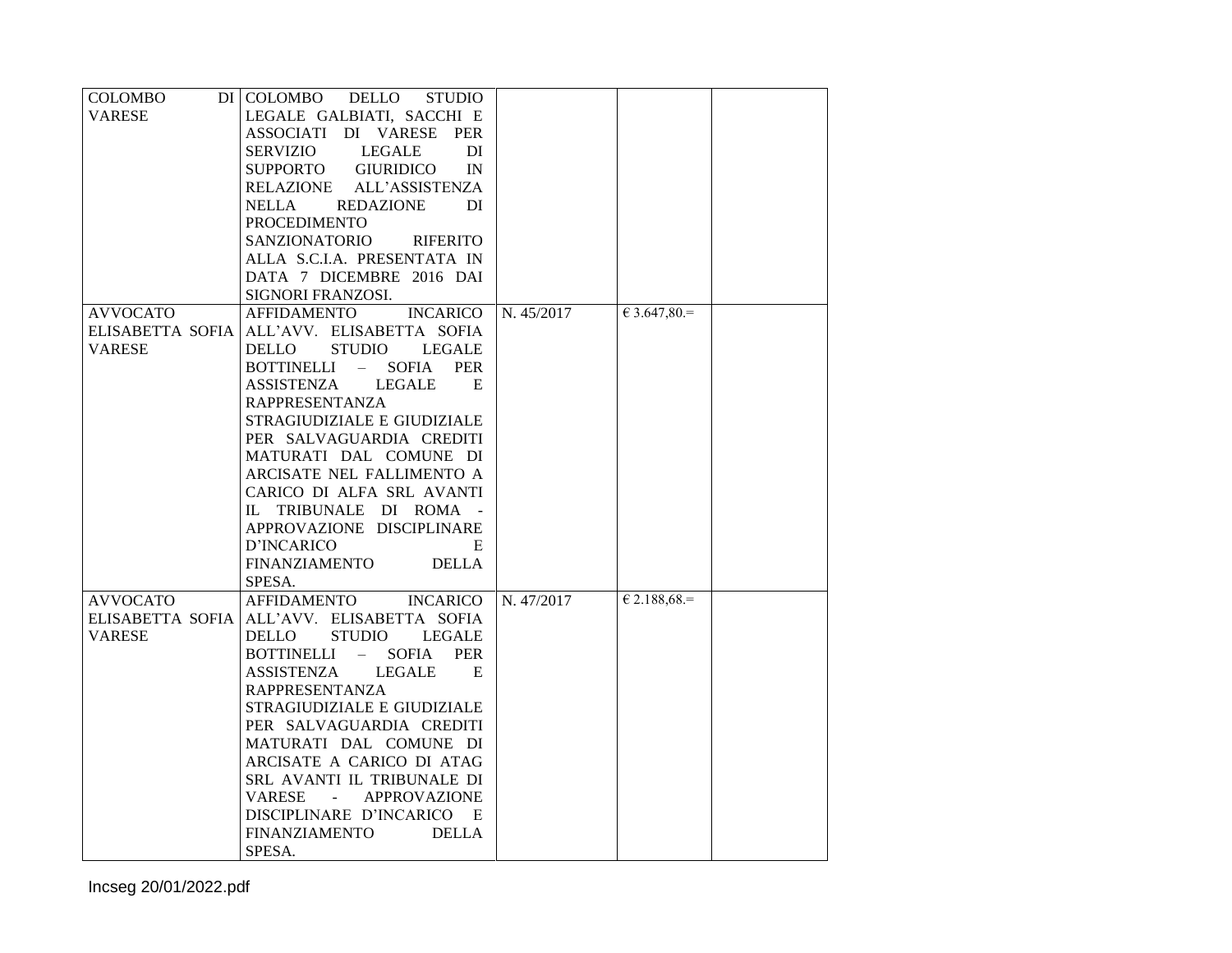| AVV.            |              | MARIA RICORSO IN APPELLO AVANTI N. 61/2017             |             | €                     | <b>AUMENTO</b>     |
|-----------------|--------------|--------------------------------------------------------|-------------|-----------------------|--------------------|
| <b>CRISTINA</b> |              | IL CONSIGLIO DI STATO ROMA                             |             | $9.684,28.=$          | <b>IMPEGNO</b>     |
| FARANDA         |              | DI AVVERSO LA SENTENZA DEL                             |             |                       | DET. 24/2018 $\in$ |
| <b>MILANO</b>   |              | T.A.R. LOMBARDIA N. 957/2017                           |             |                       | 429,80             |
|                 |              | NEL RICORSO RG. N. 811/2016,                           |             |                       |                    |
|                 |              | PER<br><b>INTEGRATO</b><br><b>MOTIVI</b>               |             |                       |                    |
|                 |              | AGGIUNTI, PROMOSSO DALLA                               |             |                       |                    |
|                 |              | <b>FARMACIA</b><br>DOTT.SSA<br>LA.                     |             |                       |                    |
|                 |              | CALCE PER L'ANNULLAMENTO                               |             |                       |                    |
|                 |              | DELLA DELIBERAZIONE DELLA                              |             |                       |                    |
|                 |              | GIUNTA N. 31 DEL 17.3.2016                             |             |                       |                    |
|                 |              | OGGETTO:<br>AVENTE<br>AD                               |             |                       |                    |
|                 |              | "RIDELIMITAZIONE                                       |             |                       |                    |
|                 |              | <b>TERRITORIALE</b><br><b>SEDI</b>                     |             |                       |                    |
|                 |              | <b>FARMACEUTICHE</b><br><b>DEL</b>                     |             |                       |                    |
|                 |              | COMUNE DI ARCISATE"                                    |             |                       |                    |
|                 |              | AFFIDAMENTO INCARICO PER                               |             |                       |                    |
|                 |              | RAPPRESENTANZA E DIFESA                                |             |                       |                    |
|                 |              | LEGALE ALL' AVV. MARIA                                 |             |                       |                    |
|                 |              | CRISTINA FARANDA DI MILANO                             |             |                       |                    |
| AVV.            |              | DANIELE COSTITUZIONE IN GIUDIZIO                       | N. 95/2017  | $64.303,99=$          |                    |
| FERRO'          |              | PER OPPOSIZIONE RICORSO PER                            |             |                       |                    |
| <b>VARESE</b>   |              | <b>PRONUNCIA</b><br>DI<br><b>DECRETO</b>               |             |                       |                    |
|                 |              | INGIUNTIVO<br>R.G.<br>1154/2017                        |             |                       |                    |
|                 |              | PROMOSSO<br><b>AVANTI</b><br>$\mathbf{L}$              |             |                       |                    |
|                 |              | TRIBUNALE DI VARESE DA                                 |             |                       |                    |
|                 |              | UNIPOLSAI<br><b>ASSICURAZIONI</b>                      |             |                       |                    |
|                 |              | S.P.A.,<br>GIA'<br>LIGURIA                             |             |                       |                    |
|                 |              |                                                        |             |                       |                    |
| AVV.            | <b>MARIA</b> | ASSICURAZIONI S.P.A                                    |             |                       |                    |
|                 |              | RICORSO EX ART. 117 D. LGS.                            | N. 102/2017 | $\epsilon$ 5.106,92.= |                    |
| <b>CRISTINA</b> |              | 104/2010 PROMOSSO DALLA                                |             |                       |                    |
| FARANDA         |              | DOTT.SSA ALESSANDRA LA                                 |             |                       |                    |
| <b>MILANO</b>   |              | TITOLARE<br><b>DELLA</b><br>CALCE<br>FARMACIA LA CALCE |             |                       |                    |
|                 |              | DI                                                     |             |                       |                    |
|                 |              | <b>CONTRO</b><br>ARCISATE<br>A.T.S.                    |             |                       |                    |
|                 |              | INSUBRIA E NEI CONFRONTI                               |             |                       |                    |
|                 |              | DEL COMUNE DI ARCISATE                                 |             |                       |                    |
|                 |              | INNANZI AL T.A.R. LOMBARDIA                            |             |                       |                    |
|                 |              | -MILANO AVVERSO IL SILENZO                             |             |                       |                    |
|                 |              | <b>SERBATO</b><br>DALL'A.T.S.                          |             |                       |                    |
|                 |              | <b>INSUBRIA</b><br>SULL'ISTANZA                        |             |                       |                    |
|                 |              | DELLA STESSA PRESENTATA                                |             |                       |                    |
|                 |              | PER<br><b>DEL</b><br>L'AFFIDAMENTO                     |             |                       |                    |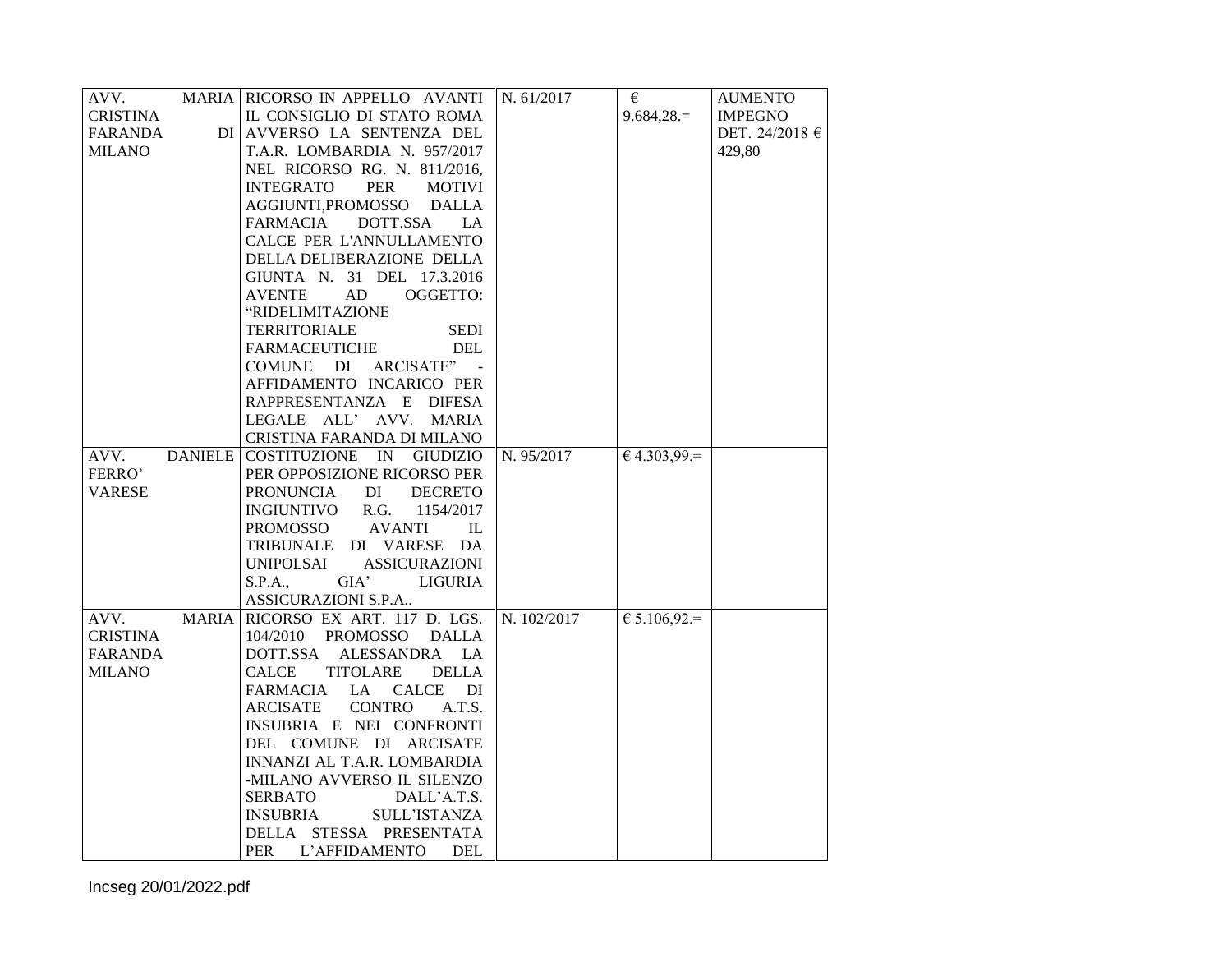|                          | DISPENSARIO FARMACEUTICO                        |             |                      |
|--------------------------|-------------------------------------------------|-------------|----------------------|
|                          | DI BRENNO USERIA.                               |             |                      |
| <b>BUSLETTA</b><br>GEOM. | <b>SERVIZIO</b><br><b>SUPPORTO</b><br>DI        | N. 120/2017 | $64.888,00=$         |
| <b>DANILO</b>            | ALL'ATTIVITA'<br><b>ISTRUTTORIA</b>             |             |                      |
|                          | DI PRATICHE<br><b>UGENTI</b><br>DEL             |             |                      |
|                          | <b>SETTORE</b>                                  |             |                      |
|                          | URBANISTICA/EDILIZIA                            |             |                      |
|                          | PRIVATA - FINANZIAMENTO                         |             |                      |
|                          | DELLA SPESA.                                    |             |                      |
| ROBERTO<br>ING.          | <b>REDAZIONE</b><br><b>ELABORATI</b>            | N. 125/2017 | $\epsilon$           |
| <b>ABBIATI</b>           | TECNICI PER LGI ADEMPIMENTI                     |             | $11.000,00.=$        |
|                          | PREVISTI DAL D.P.R. N. 151/2011                 |             |                      |
|                          | <b>RELATIVAMENTE</b>                            |             |                      |
|                          | ALL'ATTIVITA'<br>N.<br>65.2.C                   |             |                      |
|                          | "LOCALI DI SPETTACOLO E DI                      |             |                      |
|                          | INTRATTENIMENTO IN GENERE,                      |             |                      |
|                          | SIA A CARATTERE PUBBLICHE                       |             |                      |
|                          | CHE PRIVATO, CON CAPIENZA                       |             |                      |
|                          | SUPERIORE A 200 PERSONE E                       |             |                      |
|                          | SUPERFICIE LORDA IN PIANTA                      |             |                      |
|                          | AL CHIUSO SUPERIORE A MQ                        |             |                      |
|                          | 200,00"<br><b>RELATIVAMENTE</b>                 |             |                      |
|                          | ALL'AREA LAGOZZA.                               |             |                      |
| <b>MARIA</b><br>AVV.     | RICORSO IN APPELLO EX ART                       | N. 11/2018  | $6.3.647,80=$        |
| <b>CRISTINA</b>          | 117 D. L.VO 104/10 INNANZI AL                   | N. 58/2018  | FASI 1 e 2           |
| FARANDA                  | CONSIGLIO DI STATO PER LA                       |             | $\epsilon$ 2.688,68. |
|                          | RIFORMA DELLA<br><b>SENTENZA</b>                |             | FASE 3 E             |
|                          | DEL T.A.R. LOMBARDIA, SEZ III                   |             | <b>SPESE</b>         |
|                          | N.<br>2103<br><b>DEL</b><br>6.11.2017           |             | <b>TRASFERT</b>      |
|                          | PRESENTATO DALLA DOTT.SSA                       |             | A                    |
|                          | ALESSANDRA LA CALCE ALLA                        |             |                      |
|                          | A.T.S. INSUBRIA CONCERNENTE                     |             |                      |
|                          | ISTANZA DEL 3.4.2017<br>PER                     |             |                      |
|                          | L'AFFIDAMENTO<br><b>DEL</b>                     |             |                      |
|                          | DISPENSARIO FARMACEUTICO                        |             |                      |
|                          | DI BRENNO FRAZIONE DEL                          |             |                      |
|                          | <b>COMUEN DI ARCISATE</b>                       |             |                      |
| AVV.<br><b>MARIA</b>     | <b>INCARICO</b><br>PER<br><b>ASSISTENZA</b>     | N. 39/2018  | $€ 3.034,97.=$       |
| <b>CRISTINA</b>          | <b>LEGALE</b><br>AL<br><b>COMUNE</b><br>DI      |             |                      |
| COLOMBO                  | <b>ARCISATE</b><br><b>NEL</b><br><b>RICORSO</b> |             |                      |
| STUDIO                   | LEGALE STRAORDINARIO<br>AL                      |             |                      |
| GALBIATI                 | <b>SACCHI PRESIDENTE</b><br><b>DELLA</b>        |             |                      |
| E ASSOCIATI              | REPUBBLICA DEI SIGG. MARCO                      |             |                      |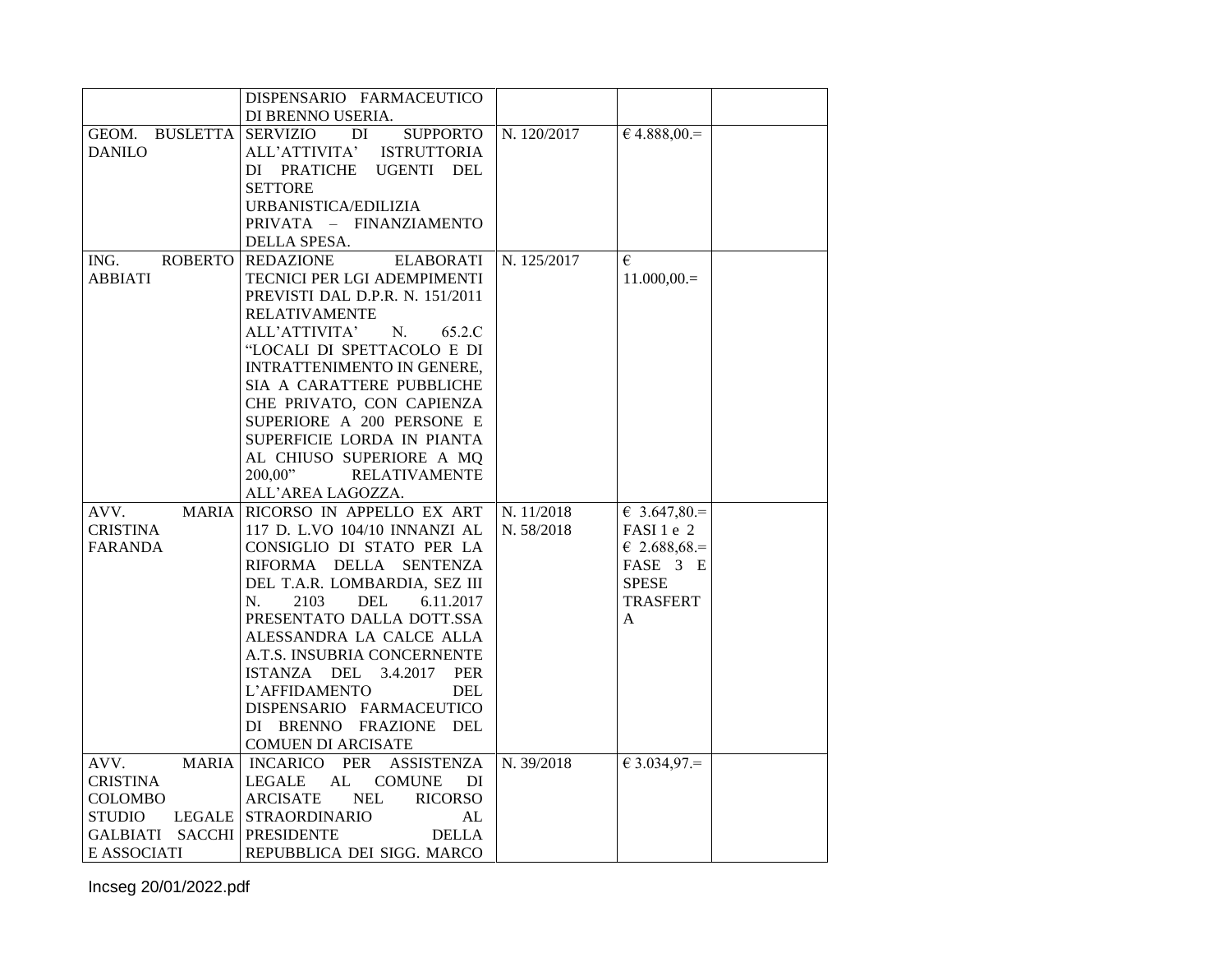|                      | LUCIANO<br><b>FRANZOSI</b><br>E                    |            |                |  |
|----------------------|----------------------------------------------------|------------|----------------|--|
|                      | <b>AVVERSO</b><br>E<br>PER                         |            |                |  |
|                      | L'ANNULLAMENTO DI ATTI E                           |            |                |  |
|                      | <b>PROVVEDIMENTI</b>                               |            |                |  |
|                      | DELL'AMMINISTRAZIONE                               |            |                |  |
|                      | COMUNALE DI ARCISATE.                              |            |                |  |
| AVV.<br><b>MARIA</b> | INCARICO PER ASSISTENZA E                          | N. 48/2018 | € 1.387,62.=   |  |
| <b>CRISTINA</b>      | RAPPRESENTANZA LEGALE AL                           |            |                |  |
| COLOMBO              | COMUNE DI ARCISATE PER LA                          |            |                |  |
| <b>STUDIO</b>        | LEGALE   PROSECUZIONE<br><b>DELLE</b>              |            |                |  |
|                      | GALBIATI SACCHI ATTIVIITA' DIFENSIVE<br><b>NEL</b> |            |                |  |
| E ASSOCIATI          | GIUDIZIO PENDENTE AVANTI IL                        |            |                |  |
|                      | TIRBUNALE DI VARESE (R.G.                          |            |                |  |
|                      | 1127/2017)<br>PER                                  |            |                |  |
|                      | <b>AUTORIZZAZIONE</b><br><b>ALLA</b>               |            |                |  |
|                      | VANDITA DEI BENI EREIDTATI                         |            |                |  |
|                      | <b>DALLA</b><br>SIG.RA<br>PARMIANI                 |            |                |  |
|                      | ADRIANA.<br><b>CONSISTENTI</b>                     |            |                |  |
|                      | NELLA PREDISPOSIZIONE DI                           |            |                |  |
|                      | ATTO DI RENDICONTAZIONE E                          |            |                |  |
|                      | DI AUTORIZZAZIONE ALLA                             |            |                |  |
|                      | <b>VENDITA</b><br><b>SECONDO</b>                   |            |                |  |
|                      | REGOLAMENTO COMUNALE.                              |            |                |  |
| <b>MARIA</b><br>AVV. | <b>SERVIZIO</b><br><b>LEGALE</b><br>DI             | N. 54/2018 | € 1.262,14 $=$ |  |
| <b>CRISTINA</b>      | SUPPORTO AI SENSI DELL'ART.                        |            |                |  |
| COLOMBO              | 31 DEL D. LGS. 50/2016 IN                          |            |                |  |
| STUDIO               | LEGALE RELAIZONE<br>AL                             |            |                |  |
|                      | GALBIATI SACCHI PROCEDIMENTO DA AVVIARE            |            |                |  |
| E ASSOCIATI          | NEI CONFRONTI DI RFI SPA                           |            |                |  |
|                      | CON<br>RIGUARDO<br><b>ALLA</b>                     |            |                |  |
|                      | REALIZZAZIONE DEL TRATTO                           |            |                |  |
|                      | DI STRADA COMUNALE DEL                             |            |                |  |
|                      | <b>BARAGGIO</b>                                    |            |                |  |
| ALL'AVV.             | PROSIEGUO DELL'ATTIVITÀ                            | N. 70/2018 | € 1.695,33     |  |
| <b>FEDERICA</b>      | <b>RAPPRESENTANZA</b><br>DI                        |            |                |  |
| <b>ESPOSITO</b>      | <b>DEL</b><br>DI LEGALE<br><b>COMUNE</b>           |            |                |  |
| <b>VARESE</b>        | <b>QUALE PARTE CIVILE NEL</b>                      |            |                |  |
|                      | PROCESSO PENALE INNANZI                            |            |                |  |
|                      | LA COMPETENTE CORTE DI                             |            |                |  |
|                      | APPELLO (SENTENZA DEL                              |            |                |  |
|                      |                                                    |            |                |  |
|                      | TRIBUNALE DI VARESE                                |            |                |  |
|                      | <b>PENALE</b><br>IN<br><b>SEZIONE</b><br>$\equiv$  |            |                |  |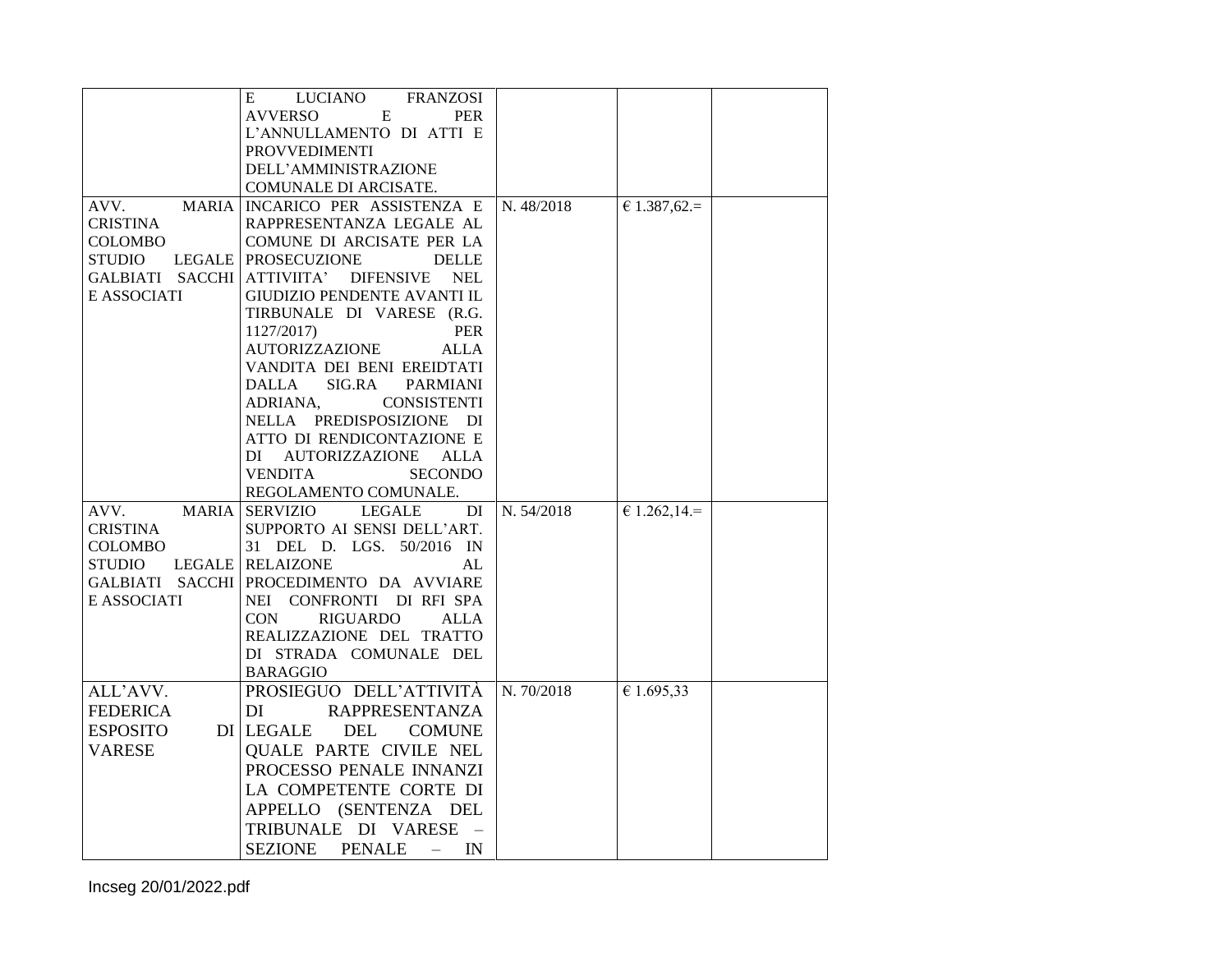|                  | <b>COMPOSIZIONE</b>                                  |               |             |  |
|------------------|------------------------------------------------------|---------------|-------------|--|
|                  |                                                      |               |             |  |
|                  | COLLEGIALE N. E R. G.                                |               |             |  |
|                  | RISERVATO EX D. LGS. N.                              |               |             |  |
|                  | 196/2003, EMESSA IN DATA                             |               |             |  |
|                  | 05.12.2017, DEPOSITATA IN                            |               |             |  |
|                  | CANCELLERIA IL 1°/02/2018)                           |               |             |  |
| AVV.             | <b>MARIA SERVIZIO</b><br><b>LEGALE</b>               | DI N. 73/2018 | €           |  |
| <b>CRISTINA</b>  | <b>SUPPORTO</b><br>AI<br><b>SENSI</b>                |               | $2.823,40=$ |  |
| <b>COLOMBO</b>   | DELL'ART. 31 DEL D. LGS.                             |               |             |  |
|                  | STUDIO LEGALE 50/2016 IN RELAZIONE AL                |               |             |  |
| <b>GALBIATI</b>  | <b>PROCEDIMENTO</b><br><b>AVVIATO</b>                |               |             |  |
| <b>SACCHI</b>    | E NEI CONFRONTI DI RFI SPA                           |               |             |  |
| <b>ASSOCIATI</b> | CON<br><b>RIGUARDO</b><br><b>ALLA</b>                |               |             |  |
|                  | REALIZZAZIONE DEL TRATTO                             |               |             |  |
|                  | DI STRADA COMUNALE DEL                               |               |             |  |
|                  | <b>ASSUNZIONE</b><br>BARAGGIO<br>$\omega_{\rm{max}}$ |               |             |  |
|                  | SPESA PER<br>IMPEGNO DI                              |               |             |  |
|                  | COMPLETAMENTO FASE B)                                |               |             |  |
|                  | <b>DEL</b><br><b>DISCIPLINARE</b>                    |               |             |  |
|                  | D'INCARICO.                                          |               |             |  |
|                  |                                                      |               |             |  |
|                  | AVV. FEDERICA AFFIDAMENTO INCARICO N. 158/2018       |               | €           |  |
| <b>ESPOSITO</b>  | DI ALL'AVV.<br><b>FEDERICA</b>                       |               | $1.076,40=$ |  |
| <b>VARESE</b>    | <b>ESPOSITO DI</b>                                   |               |             |  |
|                  | VARESE PER<br><b>ASSISTENZA</b>                      |               |             |  |
|                  | LEGALE E RAPPRESENTANZA                              |               |             |  |
|                  | <b>NELLA</b>                                         |               |             |  |
|                  | COSTITUZIONE IN GIUDIZIO                             |               |             |  |
|                  | NEL RICORSO DI DENUNCIA                              |               |             |  |
|                  | <b>NUOVA</b>                                         |               |             |  |
|                  | OPERA PROMOSSO DALLA                                 |               |             |  |
|                  | SIG.RA<br><b>BERNASCONI</b>                          |               |             |  |
|                  | ROBERTA AVANTI IL                                    |               |             |  |
|                  |                                                      |               |             |  |
|                  | TRIBUNALE DI VARESE -                                |               |             |  |
|                  | PROCEDIMENTO CAUTELARE                               |               |             |  |
|                  | N. 3697/2018 R.G.                                    |               |             |  |
|                  | <b>APPROVAZIONE</b>                                  |               |             |  |
|                  | DISCIPLINARE D'INCARICO E                            |               |             |  |
|                  | <b>FINANZIAMENTO</b>                                 |               |             |  |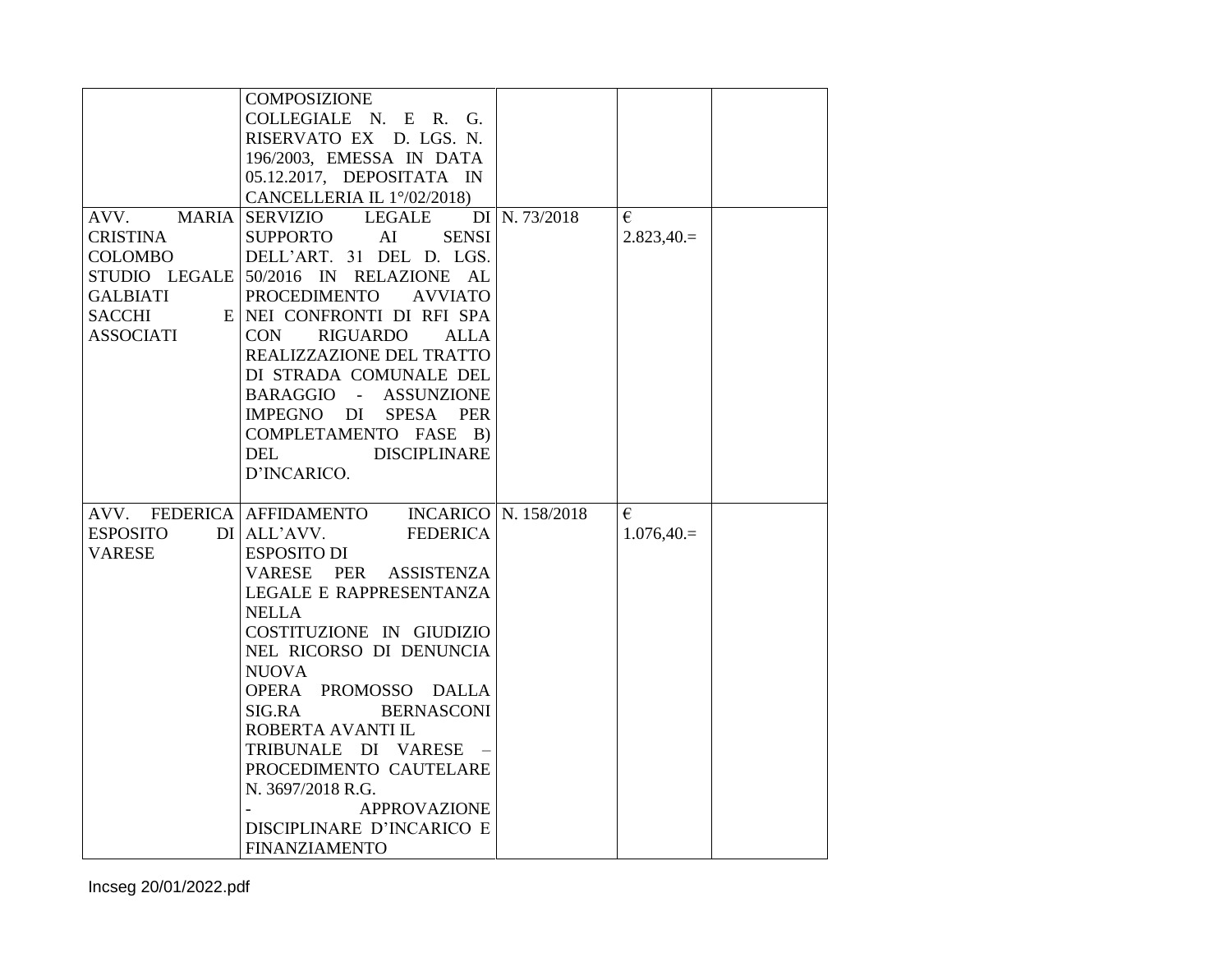|                   | DELLA SPESA.                                   |                |
|-------------------|------------------------------------------------|----------------|
|                   | AVV. MAURO   AFFIDAMENTO INCARICO   N. 25/2019 | €              |
| <b>MONTINI</b>    | ALL'AVV. MAURO MONITNI                         | $3.414,34.=$   |
|                   | SUDIO LEGALE DELLO STUDIO<br><b>LEGALE</b>     | <b>FASE I</b>  |
| <b>ASSOCIATO</b>  | LESSONA DI FIRENZE PER                         | <b>FASE II</b> |
| <b>LESSONA</b>    | ASSISTENZA LEGALE<br>E                         |                |
| <b>FIRENZE</b>    | RAPPRESENTANZA NELLA                           |                |
|                   | COSTITUZIONE IN GIUDIZIO N. 118/2019           | € 3.875,42     |
|                   | NEL RICORSO EX ART. 414                        | Fasi III E     |
|                   | C.P.C. AVANTI IL TIRBUNALE                     | IV             |
|                   | VARESE –<br><b>SEZIONE</b><br>DI               |                |
|                   | LAVORO, PRESENTATO DAI                         |                |
|                   | <b>DIPENDENTI</b><br><b>SERGIO</b>             |                |
|                   | SCIMONE/ANDREA<br>ODONI/                       |                |
|                   | DARIO DI FRESCO/GABRIELE                       |                |
|                   | VALLEFUOCO CONTRO IL                           |                |
|                   | COMUNE DI ARCISATE PER                         |                |
|                   | L'ACCERTAMENTO E LA                            |                |
|                   | DICHIARAZIONE DEL DIRITTO                      |                |
|                   | ALLA PERCEZIONE DELLA                          |                |
|                   | C.D. "INDENNITA"<br>DI                         |                |
|                   | DISAGIO" R.G.<br>548/2018.                     |                |
|                   | <b>APPROVAZIONE</b>                            |                |
|                   | DISCIPLINARE D'INCARICO E                      |                |
|                   | <b>FINANZIAMENTO</b><br><b>DELLA</b>           |                |
|                   | SPESA.                                         |                |
|                   | AVV. FEDERICA AFFIDAMENTO INCARICO N. 61/2019  | € 598,00       |
| <b>ESPOSITO</b>   | <b>PER</b><br><b>PROFESSIONALE</b>             |                |
| <b>VARESE</b>     | <b>ASSISTENZA</b><br>E                         |                |
|                   | RAPPRESENTANZA LEGALE                          |                |
|                   | PER REDAZIONE E DEPOSITO                       |                |
|                   | QUERELA NEI<br>DENUNCIA                        |                |
|                   | CONFRONTI DI DIPENDENTE                        |                |
| AVV.              | ESTENSIONE INCARICO PER Det. 62/2019           | €4377,36       |
| <b>ELISABETTA</b> | ASSISTENZA LEGALE AVANTI                       | <b>IFASE</b>   |
| <b>SOFIA</b>      | IL TRIBUNALE DI VARESE                         |                |
| <b>VARESE</b>     | PER<br><b>PROCEDIMENTO</b>                     |                |
|                   | ESECUTIVO ED EVENTUAL                          |                |
|                   | ISTNZA DI FALLIMENTO PER Det. 132/2019         | FASE II e      |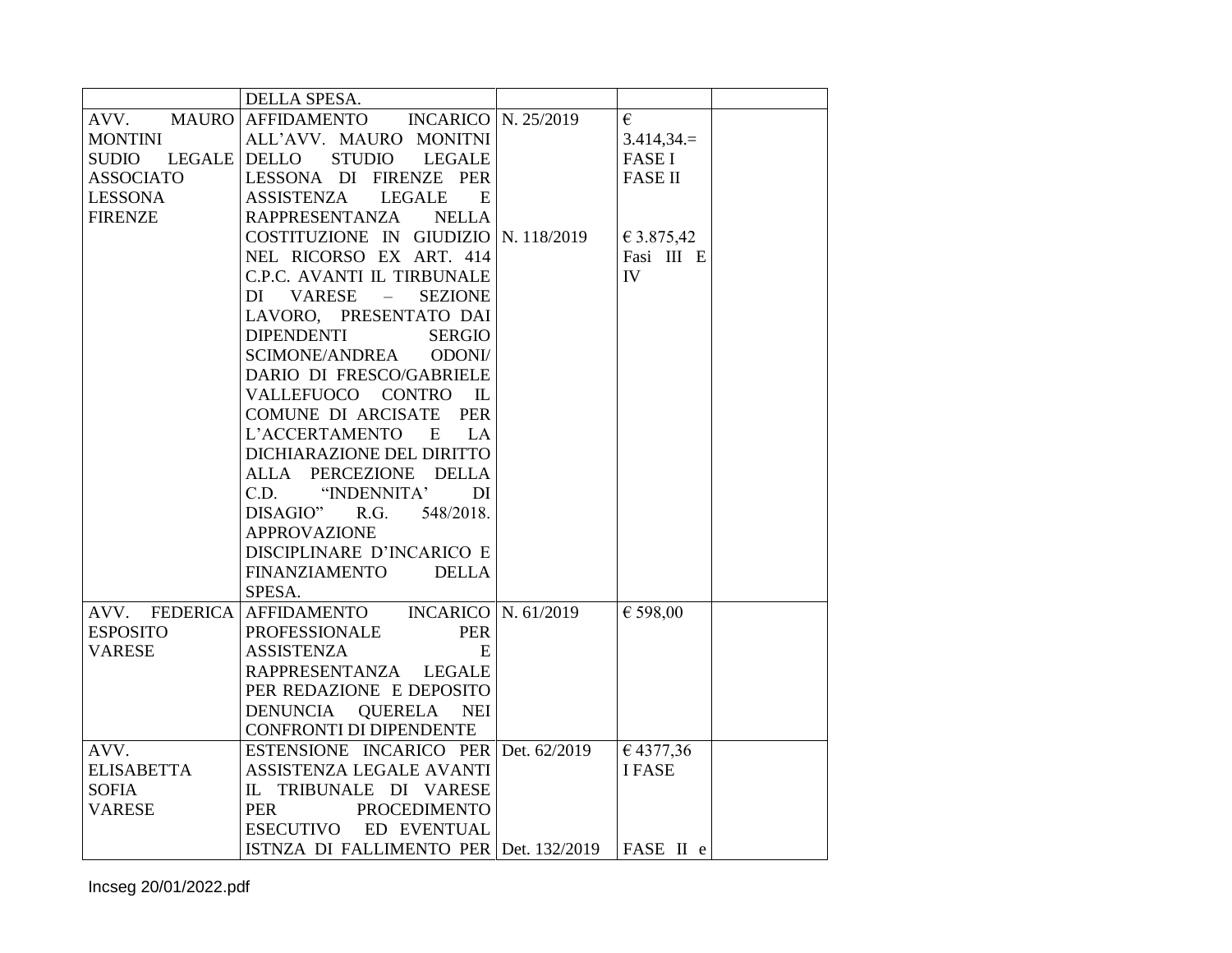|                          | CREDITI MATURATI PER TASE                               |                            | III               |
|--------------------------|---------------------------------------------------------|----------------------------|-------------------|
|                          | COMUNALI A CARICO<br>- DI                               |                            | € 5.836,48        |
|                          | <b>ATAG SRL</b>                                         |                            |                   |
| AVV. FEDERICA ESTENSIONE |                                                         | <b>INCARICO</b> GC 52/2019 | gratuito          |
| <b>ESPOSITO</b>          | <b>PER</b><br><b>PROFESISNALE</b>                       |                            |                   |
| <b>VARESE</b>            | <b>ASSISTENZA</b><br>E                                  |                            |                   |
|                          | RAPPRESENTANZA<br><b>LEGALE</b>                         |                            |                   |
|                          | PER REDAZIONE E DEPOSITO                                |                            |                   |
|                          | <b>DENUNCIA</b><br><b>QUERELA</b><br><b>NEI</b>         |                            |                   |
|                          | CONFRONTI DI DIPENDENTE                                 |                            |                   |
| AVV.                     | INCARICO PER ASISTENZA determinazione                   |                            | € 2.212,60        |
| <b>GIANMARCO</b>         | LEGALE E RAPPRESENTANZA                                 | N. 173/2019                |                   |
| <b>BERALDO</b>           | <b>COSTITUZIONE</b><br><b>NELLA</b><br>DI               |                            |                   |
| <b>AZZATE</b>            | <b>PARTEC</b><br><b>CIVILE</b><br>IN                    |                            |                   |
|                          | PROCEDIEMNTO PENALE A                                   |                            |                   |
|                          | CARICO DI DIPENEDNETE                                   |                            |                   |
|                          | AVANTI IL TRIBUNALE DI                                  |                            |                   |
|                          | <b>VARESE</b>                                           |                            |                   |
| AVV.                     | <b>MARCO SERVIZIO</b><br>DI                             | ASSISTENZA determinazione  | $€ 729,56=$       |
| <b>GIANNINI STUDIO</b>   | <b>GIURIDICA</b><br>PER<br><b>VERIFICA   N. 17/2020</b> |                            |                   |
| <b>LEGALE</b>            | PROCEDURE DI REINTEGRO                                  |                            |                   |
| <b>PIZZORNI</b>          | <b>DIPENDENTE</b>                                       |                            |                   |
| <b>GENOVA</b>            |                                                         |                            |                   |
| AVV.                     | MARCO   INCARICO PER ASSISTENZA                         | determinazione             | €                 |
|                          | GIANNINI STUDIO LEGALE E RAPPRESENTANZA                 | N. 90/2020                 | $8.370,46=$       |
| <b>LEGALE</b>            | <b>NELLA</b>                                            |                            |                   |
| <b>PIZZORNI</b>          | COSTITUZIONE IN GIUDIZIO                                |                            |                   |
| <b>GENOVA</b>            | NEL RICORSO EX ART. 700                                 |                            |                   |
|                          | C.P.C. E ART. 7 L.                                      |                            |                   |
|                          | 300/1970 PROMOSSO AVANTI                                |                            |                   |
|                          | IL TRIBUNALE ORDINARIO DI                               |                            |                   |
|                          | VARESE -SEZIONE LAVORO -                                |                            |                   |
|                          | DA<br><b>DIPENDENTE</b><br><b>DEL</b>                   |                            |                   |
|                          | <b>COMUNE DI ARCISATE</b>                               |                            |                   |
| AVV.                     | MARCO SERVIZIO DI ASSISTENZA                            | determinazioni             | € 1.605,03        |
| <b>GIANNINI STUDIO</b>   | <b>GIURIDICA PER VERIFICA</b>                           | N. 70/2021                 | $\epsilon$ 253,00 |
| <b>LEGALE</b>            | PROCEDURE DI                                            | e N 77/2021                |                   |
| <b>PIZZORNI</b>          | LICENZIAMENTO DI                                        |                            |                   |
| <b>GENOVA</b>            | <b>DIPENDENTE</b>                                       |                            |                   |